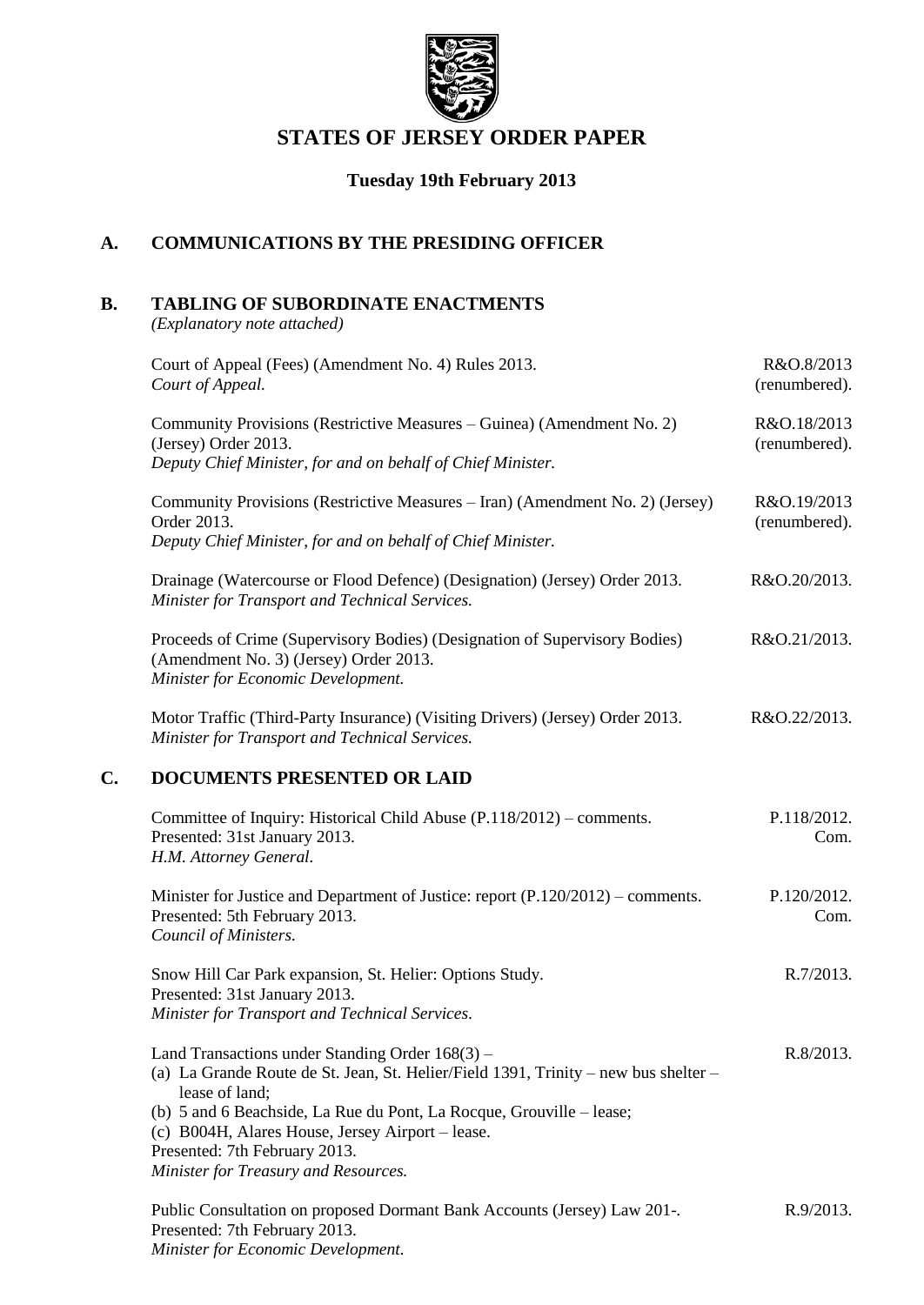

|    | Companies (Jersey) Law 1991: proposed amendments – Green Paper – Summary<br>of Responses.<br>Presented: 11th February 2013.<br>Minister for Economic Development.                                                                      | R.10/2013.                |
|----|----------------------------------------------------------------------------------------------------------------------------------------------------------------------------------------------------------------------------------------|---------------------------|
|    | Health White Paper Review: "A New Health Service for Jersey: the way forward"<br>(S.R.7/2012) – response of the Minister for Health and Social Services.<br>Presented: 13th February 2013.<br>Minister for Health and Social Services. | S.R.7/2012.<br>Res.       |
|    | Ash Disposal (S.R.20/2012): response of the Minister for Planning and<br>Environment.<br>Presented: 12th February 2013.<br>Minister for Planning and Environment.                                                                      | S.R.20/2012.<br>Res.      |
| D. | <b>NOTIFICATION OF LODGED PROPOSITIONS</b>                                                                                                                                                                                             |                           |
|    | Committee of Inquiry: Historical Child Abuse (P.118/2012) – amendment.<br>Lodged: 5th February 2013.<br>Council of Ministers.                                                                                                          | P.118/2012.<br>Amd.       |
|    | Committee of Inquiry: Historical Child Abuse (P.118/2012) – amendment<br>$(P.118/2012$ Amd.) – amendment.<br>Lodged: 12th February 2013.<br>Deputy M. Tadier of St. Brelade.                                                           | P.118/2012.<br>Amd.Amd.   |
|    | Draft Referendum (Reform of States Assembly) (Jersey) Act 201- (P.5/2013):<br>amendment.<br>Lodged: 8th February 2013.<br>Deputy G.P. Southern of St. Helier.                                                                          | P.5/2013.<br>Amd.         |
|    | Draft Referendum (Reform of States Assembly) (Jersey) Act 201- (P.5/2013):<br>second amendment.<br>Lodged: 12th February 2013.<br>Deputy T.M. Pitman of St. Helier.                                                                    | P.5/2013.<br>Amd. $(2)$ . |
|    | Draft Referendum (Reform of States Assembly) (Jersey) Act 201- (P.5/2013):<br>third amendment.<br>Lodged: 12th February 2013.<br>Deputy T.M. Pitman of St. Helier.                                                                     | P.5/2013.<br>Amd. $(3)$ . |
|    | Draft Referendum (Reform of States Assembly) (Jersey) Act 201- (P.5/2013):<br>fourth amendment.<br>Lodged: 12th February 2013.<br>Deputy of St. Ouen.                                                                                  | P.5/2013.<br>Amd. $(4)$ . |
|    | Draft Referendum (Reform of States Assembly) (Jersey) Act 201- (P.5/2013): fifth<br>amendment.<br>Lodged: 12th February 2013.<br>Senator L.J. Farnham.                                                                                 | P.5/2013.<br>Amd. $(5)$ . |
|    | Green Initiative Fund: establishment.<br>Lodged: 31st January 2013.<br>Deputy G.P. Southern of St. Helier.                                                                                                                             | P.12/2013.                |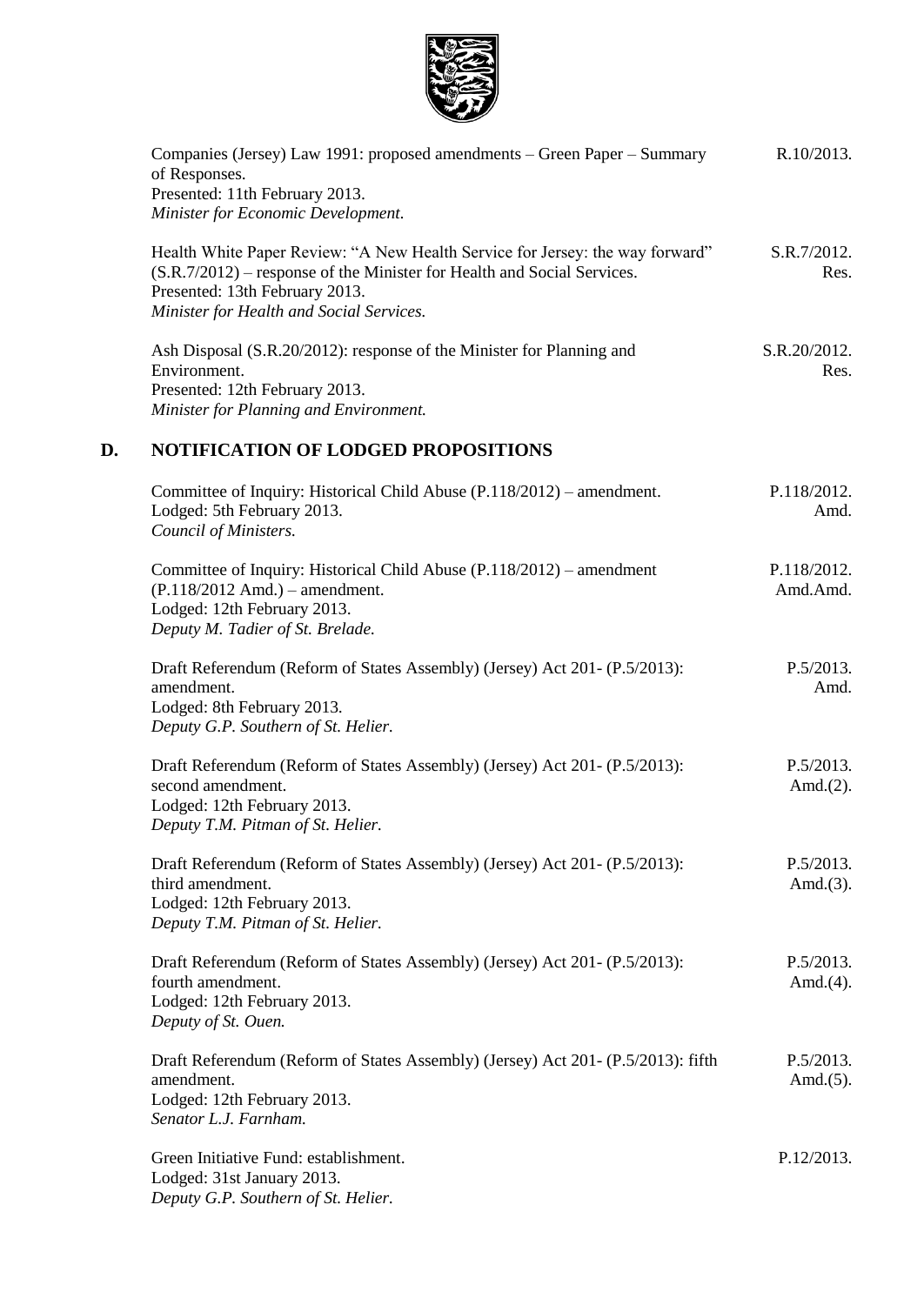

| $\sim$ $\sim$<br>Draft Employment (Minimum Wage) (Amendment No. 9) (Jersey) Regulations<br>$201-.$<br>Lodged: 31st January 2013.<br>Minister for Social Security.                                         | P.13/2013. |
|-----------------------------------------------------------------------------------------------------------------------------------------------------------------------------------------------------------|------------|
| Jersey Overseas Aid Commission: appointment of non-States Commissioner.<br>Lodged: 4th February 2013.<br>Senator P.F. Routier.                                                                            | P.14/2013. |
| Draft Social Security (Amendment of Law No. 5) (Jersey) Regulations 201-.<br>Lodged: 5th February 2013.<br>Minister for Social Security.                                                                  | P.15/2013. |
| Beach House, Green Island, St. Clement: grant of a right to access through the sea<br>wall.<br>Lodged: 6th February 2013.<br>Minister for Treasury and Resources.                                         | P.16/2013. |
| Draft Restriction on Smoking (Advertising, Promotion and Display) (Jersey)<br>Regulations 201-.<br>Lodged: 6th February 2013.<br>Minister for Health and Social Services.                                 | P.17/2013. |
| Draft Restriction on Smoking (Amendment No. 3) (Jersey) Law 201-.<br>Lodged: 7th February 2013.<br>Minister for Health and Social Services.                                                               | P.18/2013. |
| Draft Residential Tenancy (Jersey) Law 2011 (Appointed Day) Act 201.<br>Lodged: 8th February 2013.<br>Minister for Housing.                                                                               | P.19/2013. |
| Draft Companies (Amendment No. 7) (Jersey) Regulations 201-.<br>Lodged: 8th February 2013.<br>Minister for Economic Development.                                                                          | P.20/2013. |
| Channel Islands Lottery: allocation of profits for 2012.<br>Lodged: 8th February 2013.<br>Minister for Economic Development.                                                                              | P.21/2013. |
| Ratification of the Agreement for the Exchange of Information relating to Tax<br>Matters between the Government of Jersey and the Government of Brazil.<br>Lodged: 11th February 2013.<br>Chief Minister. | P.22/2013. |
| Ratification of the Agreement for the Exchange of Information relating to Tax<br>Matters between the Government of Jersey and the Government of Latvia.<br>Lodged: 11th February 2013.<br>Chief Minister. | P.23/2013. |
| Draft Taxation (Exchange of Information with Third Countries) (Amendment<br>No. 6) (Jersey) Regulations 201-.<br>Lodged: 11th February 2013.<br>Chief Minister.                                           | P.24/2013. |
| Minimum Wage: revised hourly rate from 1st April 2013.<br>Lodged: 11th February 2013.<br>Deputy G.P. Southern of St. Helier.                                                                              | P.25/2013. |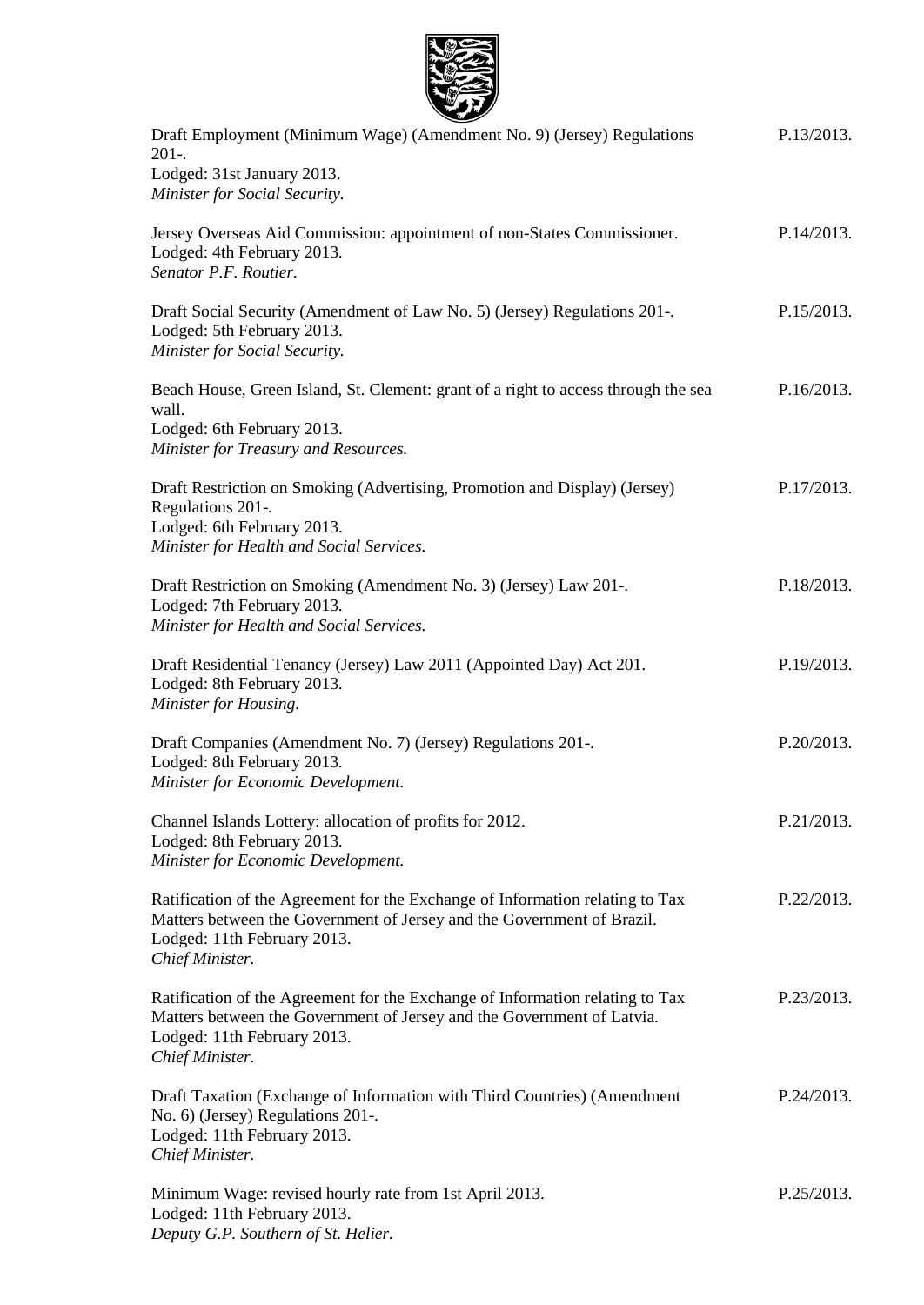

| Independent Planning Appeals Tribunal: establishment.<br>Lodged: 12th February 2013.<br>Deputy J.H. Young of St. Brelade.                  | P.26/2013. |
|--------------------------------------------------------------------------------------------------------------------------------------------|------------|
| Island Plan 2011: wind-farms.<br>Lodged: 12th February 2013.<br>Deputy G.C.L. Baudains of St. Clement.                                     | P.27/2013. |
| Liberty Bus: reinstatement of Route 18 to Le Squez and Le Marais.<br>Lodged: 13th February 2013.<br>Deputy G.C.L. Baudains of St. Clement. | P.28/2013. |
| Draft Amendment (No. 20) of the Standing Orders of the States of Jersey.<br>Lodged: 15th February 2013.                                    | P.29/2013. |

*Privileges and Procedures Committee.*

# **E. WITHDRAWAL OF LODGED PROPOSITIONS**

# **F. APPOINTMENT OF MINISTERS, COMMITTEES AND PANELS**

Resignation of Mr. S. Haigh as a non elected Member of the Public Accounts Committee.

## **G. MATTERS OF PRIVILEGE**

## **H. PETITIONS**

## **I. QUESTIONS**

# (a) – **Written Questions**

*(attached)*

- 1. The Minister for Health and Social Services will table an answer to a question asked by the Deputy of St. Peter regarding the length of waiting lists for hospital consultants.
- 2. The Minister for Housing will table an answer to a question asked by Deputy J.A.N. Le Fondré of St. Lawrence regarding the present position of P.6/2007 'Social Housing Property Plan 2007 – 2016'.
- 3. The Minister for Housing will table an answer to a question asked by Deputy J.A.N. Le Fondré of St. Lawrence regarding the projected figures for 2013 – 2016 rental income.
- 4. The Minister for Housing will table an answer to a question asked by Deputy J.A.N. Le Fondré of St. Lawrence regarding the projected costs to be transferred to the new Housing Trust.
- 5. The Minister for Housing will table an answer to a question asked by Deputy J.A.N. Le Fondré of St. Lawrence regarding the evaluation of management costs.
- 6. The Minister for Home Affairs will table an answer to a question asked by the Deputy of Grouville regarding the re-zoning of 7 sites for sheltered housing.
- 7. The Minister for Transport and Technical Services will table an answer to a question asked by the Connétable of St. John regarding sewage pumping stations.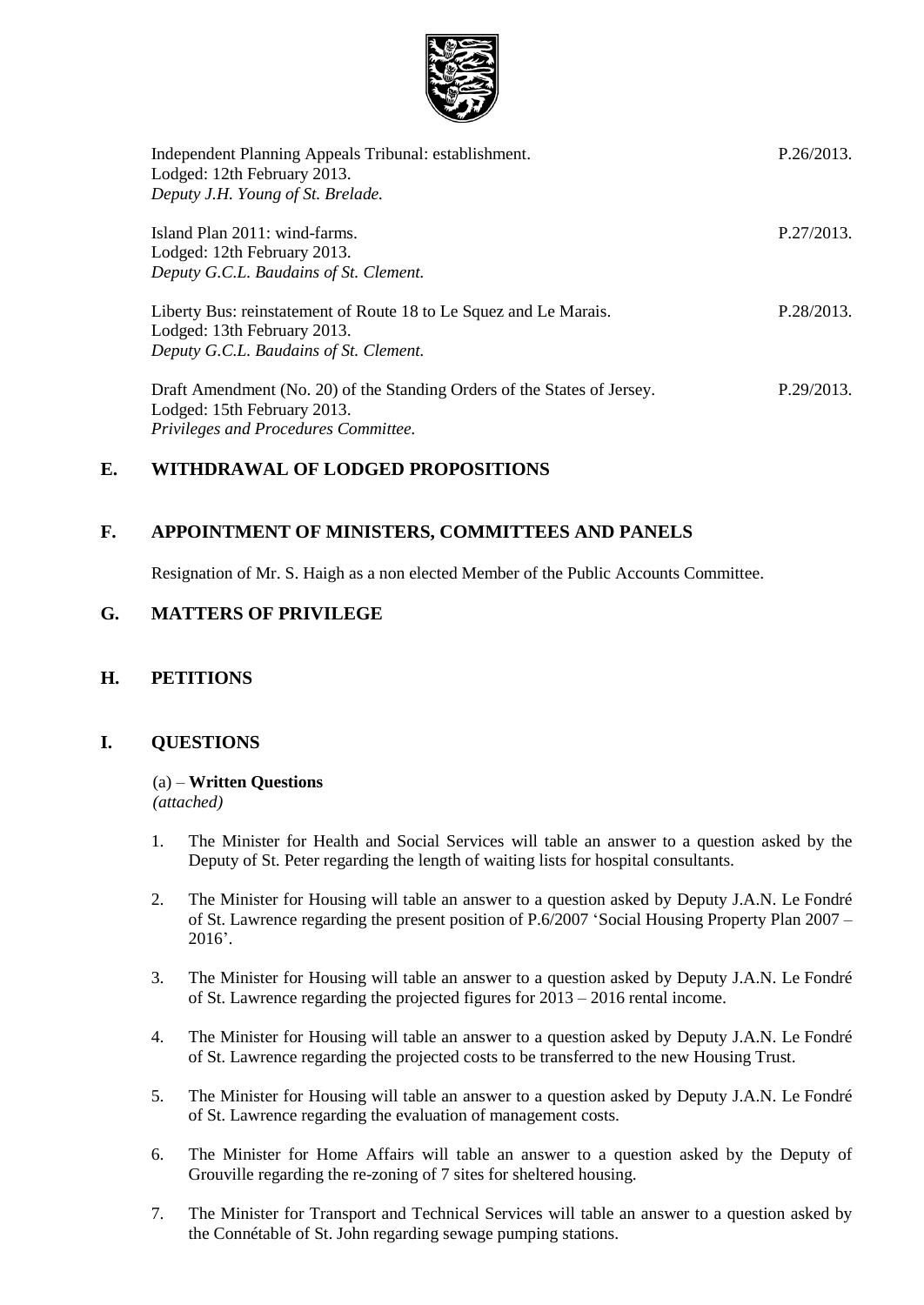

- 8. The Minister for Treasury and Resources will table an answer to a question asked by Deputy G.C.L. Baudains of St. Clement regarding Jersey Telecom's fibre optic scheme.
- 9. The Chairman of the Health, Social Security and Housing Scrutiny Panel will table an answer to a question asked by Deputy G.C.L. Baudains of St. Clement regarding a review of the proposed new hospital build.
- 10. The Minister for Transport and Technical Services will table an answer to a question asked by Deputy M. Tadier of St. Brelade regarding a mutual driving-licence exchange with Romania.
- 11. The Minister for Transport and Technical Services will table an answer to a question asked by Deputy M. Tadier of St. Brelade regarding the recognition of Jersey driving-licences outside of the Island.
- 12. The Minister for Home Affairs will table an answer to a question asked by Deputy M.R. Higgins of St. Helier regarding the recent disciplinary hearing involving three police officers.
- 13. The Minister for Home Affairs will table an answer to a question asked by Deputy M.R. Higgins of St. Helier regarding evidence in a disciplinary hearing involving 3 police officers.
- 14. H.M. Attorney General will table an answer to a question asked by Deputy M.R. Higgins of St. Helier regarding complaints procedures in respect of certain post-holders.
- 15. The Minister for Health and Social Services will table an answer to a question asked by Deputy M.R. Higgins of St. Helier regarding studies on incidents of cancer in Jersey.
- 16. The Minister for Health and Social Services will table an answer to a question asked by Deputy M.R. Higgins of St. Helier regarding the legal rights of parents to access records relating to their children.
- 17. The Minister for Treasury and Resources will table an answer to a question asked by Deputy R.G. Le Hérissier of St. Saviour regarding the pricing structure of Gigabyte services.
- 18. H.M. Attorney General will table an answer to a question asked by the Deputy of Grouville regarding the rezoning of 7 sites for sheltered housing.
- 19. The Minister for Social Security will table an answer to a question asked by Senator S.C. Ferguson regarding the number of households in receipt of social security.
- 20. The Minister for Health and Social Services will table an answer to a question asked by Senator S.C. Ferguson regarding modern working guidelines and their relationship with the Mental Health (Jersey) Law 1969.
- 21. The Chief Minister will table an answer to a question asked by Deputy G.P. Southern of St. Helier regarding an Action Aid report on company tax avoidance.
- 22. The Chief Minister will table an answer to a question asked by Deputy G.P. Southern of St. Helier regarding the avoidance of taxes.
- 23. The Minister for Health and Social Services will table an answer to a question asked by Deputy G.P. Southern of St. Helier regarding a review of primary health care.
- 24. H.M. Attorney General will table an answer to a question asked by Deputy T.M. Pitman of St. Helier regarding the Electoral Commission's reform proposals regarding Connétables.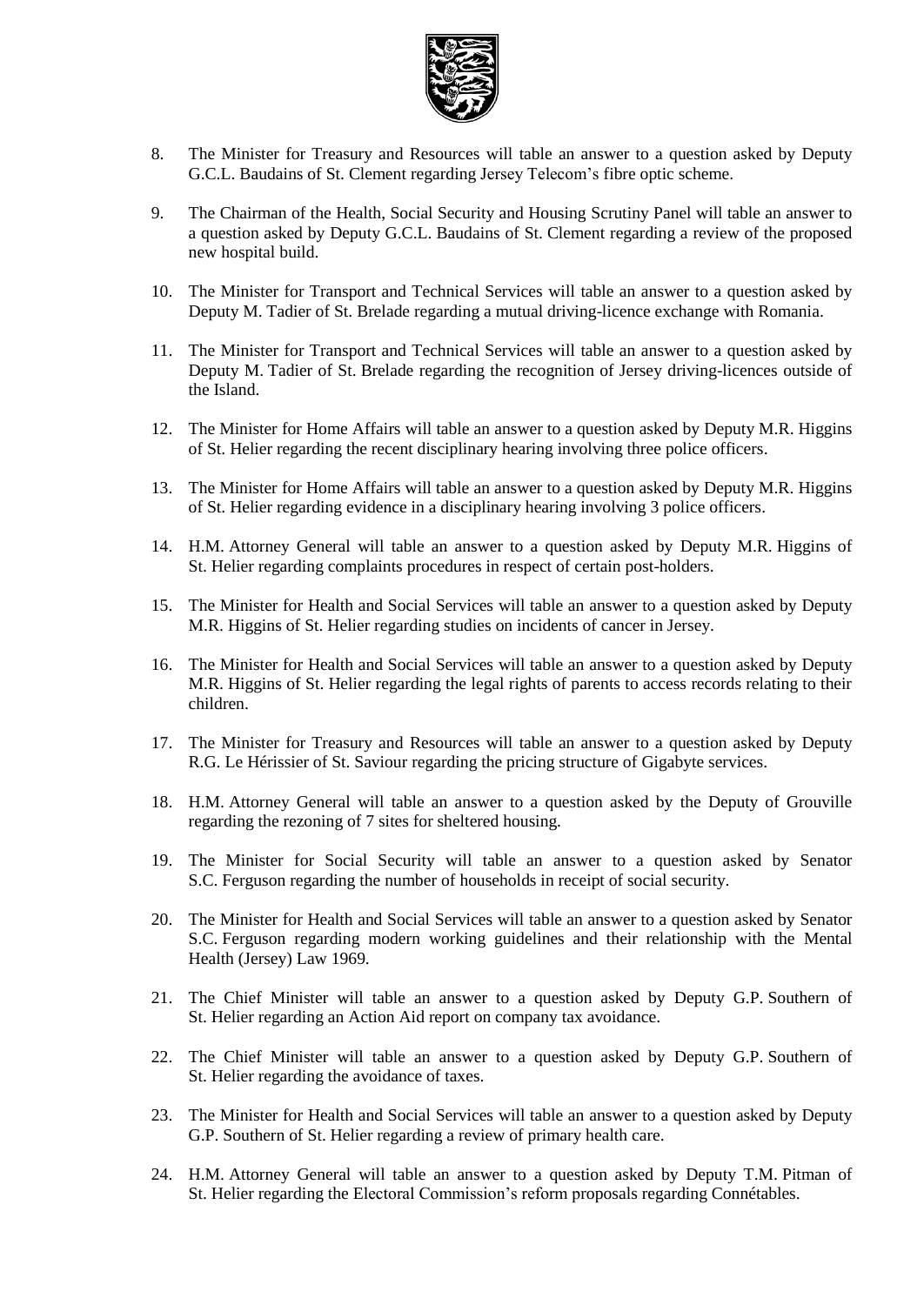

- 25. The Minister for Home Affairs will table an answer to a question asked by Deputy T.M. Pitman of St. Helier regarding allegations in respect of the Historic Child Abuse investigation.
- 26. H.M. Attorney General will table an answer to a question asked by Deputy T.M. Pitman of St. Helier regarding the criteria for financial assistance to pursue actions under the Data Protection (Jersey) Law 2005.
- 27. The Minister for Home Affairs will table an answer to a question asked by Deputy T.M. Pitman of St. Helier regarding parity with the United Kingdom on issues such as hate crimes.
- 28. The Minister for Treasury and Resources will table an answer to a question asked by Deputy T.M. Pitman of St. Helier regarding charges to import electricity from France.
- 29. The Minister for Transport and Technical Services will table an answer to a question asked by Deputy G.C.L. Baudains of St. Clement regarding the cost of landscaping at La Collette.
- 30. The Minister for Treasury and Resources will table an answer to a question asked by Deputy M. Tadier of St. Brelade regarding funding for the nurses pay parity agreement.
- 31. The Minister for Economic Development will table an answer to a question asked by Deputy R.G. Le Hérissier of St. Saviour regarding licences to enter the Jersey workforce.
- 32. The Minister for Social Security will table an answer to a question asked by Deputy G.P. Southern of St. Helier regarding removing or delaying entitlement to Income Support for the unemployed.
- 33. The Minister for Treasury and Resources will table an answer to a question asked by Deputy R.G. Le Hérissier of St. Saviour regarding targets for the Gigabyte project.
- 34. The Minister for Economic Development will table an answer to a question asked by Deputy G.P. Southern of St. Helier regarding encouraging more companies to register in Jersey.
- 35. The Chairman of the Environment Scrutiny Panel will table an answer to a question asked by Deputy G.C.L. Baudains of St. Clement regarding the review of planning processes.
- 36. The Minister for Transport and Technical Services will table an answer to a question asked by Deputy G.C.L. Baudains of St. Clement regarding progress on bringing forward 'death by careless driving' legislation.

#### **(b) – Oral Questions**

(120 minutes)

1. The Connétable of St. John will ask the following question of the Minister for Transport and Technical Services –

"Despite my having highlighted for over 18 years that many roads across Jersey need resurfacing, would the Minister explain why the works appear to be undertaken on a sporadic basis and what action, if any, has he taken, in addition to the £3 million promised from the stimulus fund, to meet the cost of the  $\pounds 6 - 8$  million annual programme of resurfacing required?"

2. The Deputy of St. Peter will ask the following question of the Minister for Health and Social Services –

"Would the Minister inform members whether her Department is to appoint a 4th consultant in Trauma and Orthopaedics to help manage waiting lists?"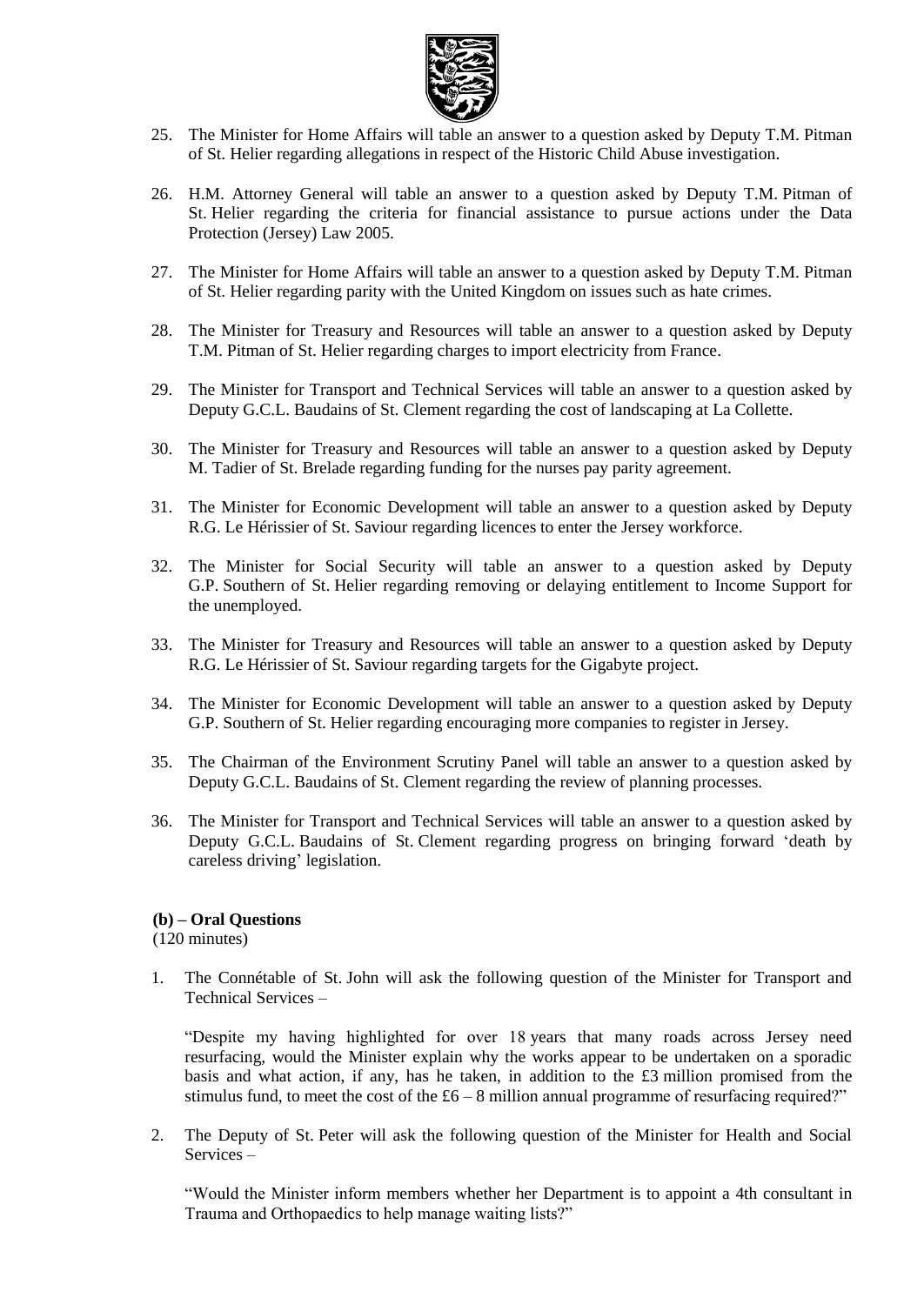

3. Deputy G.C.L. Baudains of St. Clement will ask the following question of the Minister for Education, Sport and Culture –

"Further to the publication of the Fort Regent Political Steering Group: Interim Report (R.134/2011), when will the Group report its findings and will a development plan be presented to the States for debate?"

4. Deputy M.R. Higgins of St. Helier will ask the following question of H.M. Attorney General –

"Further to the unauthorised publication of the Disciplinary Tribunal's Judgment into the conduct of the 3 Jersey police officers involved in the Curtis Warren investigation, will the Attorney General comment on the allegations made in the judgement that the lack of complete co-operation by the Jersey Authorities not only compromised the Hampshire Police enquiry but also limited the full facts available to the Presiding Officer making a decision?"

5. Deputy G.P. Southern to St. Helier will ask the following question of the Minister for Social Security –

"Will the Minister inform members what powers he currently has to stop Income Support payments to claimants, on how many claims have these powers been used and, in proposing wider powers to limit claims, what criteria will be used to judge the validity of the reasons a claimant may give for leaving a job?"

6. Deputy R.J. Rondel of St. Helier will ask the following question of the Minister for Treasury and Resources –

"Would the Minister advise the Assembly when the tender process for the States mobile telephone contract last took place, when the contract is due for renewal and how many mobile phones are involved?"

7. Deputy S. Pitman of St. Helier will ask the following question of the Minister for Home Affairs –

"Would the Minister inform members whether Senior Police Officers failed to co-operate with a disciplinary investigation relating to the Curtis Warren case which they themselves had initiated and, if so, what action, if any, will he be taking?"

8. Deputy M. Tadier of St. Brelade will ask the following question of the Minister for Home Affairs –

"Following the unauthorized publication of the disciplinary tribunal's judgement relating to the 3 police officers involved in the Curtis Warren case, has the Minister acted upon the recommendation made at the tribunal that all 3 officers be formally commended for their hard work and professionalism and, if not, will he do so and, if so, will the commendation be extended to other officers involved in the case?"

9. Senator S.C. Ferguson will ask the following question of the Chief Minister –

"Following reports that the United Kingdom (U.K.) proposes the compulsory micro-chipping of all dogs by January 2016 and failure to micro-chip a dog will constitute a criminal offence, will the Dogs (Jersey) Law 1961 be updated to bring Jersey into line with the U.K.?"

10. Deputy R.G. Le Hérissier of St. Saviour will ask the following question of the Minister for Economic Development –

"Who has responsibility for signing off the funding of projects such as the recent application for film financing and what controls, if any, are in place?"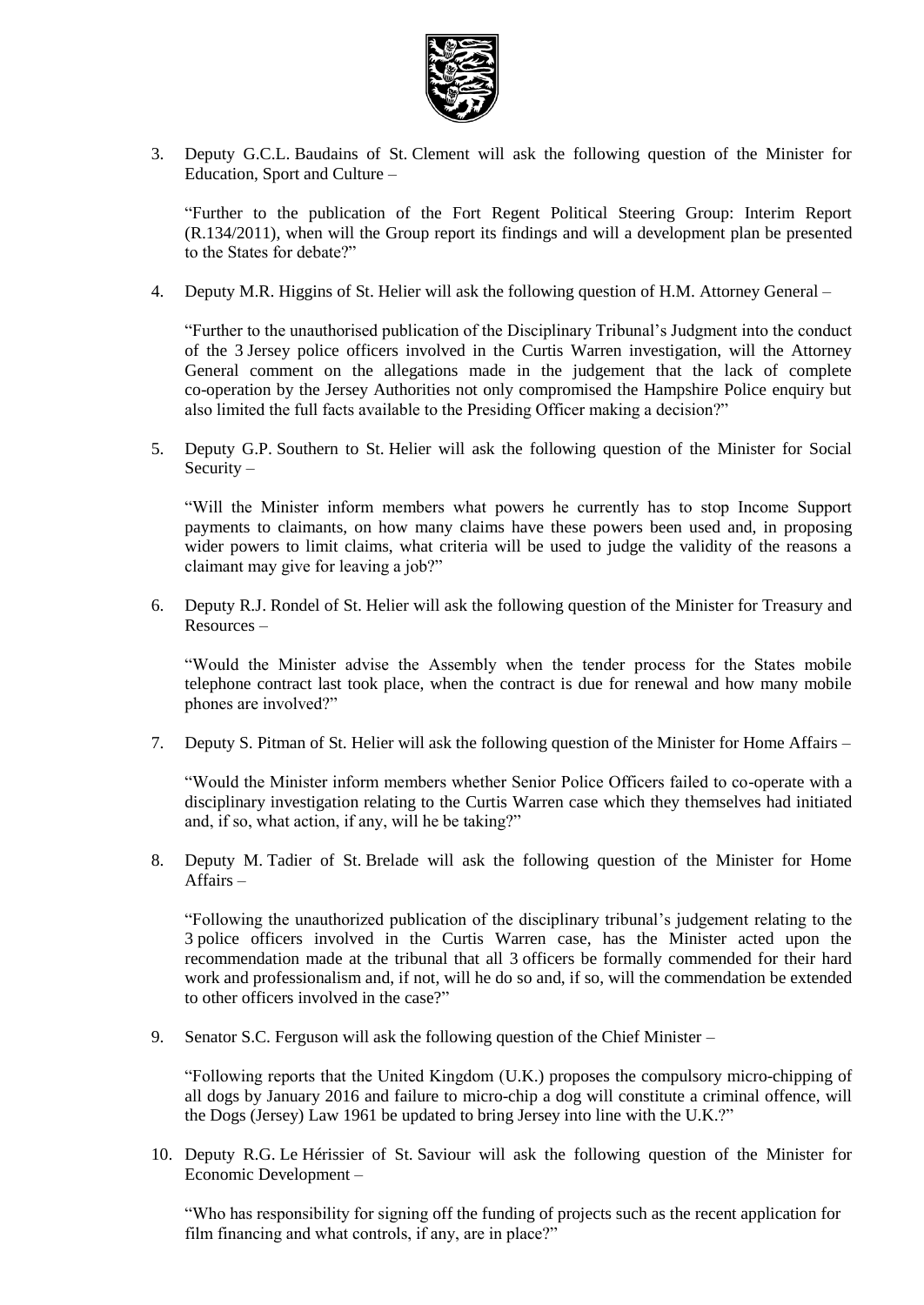

11. The Deputy of St. Mary will ask the following question of the Minister for Planning and Environment –

"Given the limited availability of suitable building sites for first-time buyer and social rental properties, would the Minister consider bringing to the Assembly a rezoning proposition for the Longueville and Samarès Nurseries sites, in order to provide this much-needed housing and the creation of much-needed employment for the depressed building industry, and if not, why not?"

12. Deputy J.H. Young of St. Brelade will ask the following question of the Minister for Planning and Environment –

"Will the Minister inform the Assembly whether he has given any pre-application Planning advice in respect of the 18th Century historic properties in Dumaresq Street to encourage their owners to seek approval for the demolition of these buildings for redevelopment and whether he has authorized or instructed Planning Officers to do so?"

13. Deputy T.M. Pitman of St. Helier will ask the following question of the Minister for Home Affairs –

"Further to the unauthorised publication of the judgement relating to 3 police officers involved in the Curtis Warren case, has the Minister asked for a criminal investigation to be undertaken into the issue raised in paragraph 29, namely the authenticity and accuracy of unsigned statements, a matter that was called into question by a witness?"

14. Deputy T.M. Pitman of St. Helier will ask the following question of the Minister for Treasury and Resources –

"Further to complaints received from residents in the Havre des Pas area about greatly increased noise, both day and night and 7 days a week emanating from the La Collette power station, will the Minister, as the shareholder representative, advise what is causing this, why it is happening and when the noise will reduce or cease?"

15. The Deputy of St. Peter will ask the following question of the Minister for Health and Social Services –

"Would the Minister inform members whether respite services based at Oakwell are the subject of budget cuts?"

16. Deputy M.R. Higgins of St. Helier will ask the following question of the Minister for Home Affairs –

"Further to the unauthorised publication of the Disciplinary Tribunal's Judgment into the conduct of 3 police officers involved in the Curtis Warren investigation, does the Minister stand by his written answer of 29th January 2013 that "The public can be fully confident that the issues were properly investigated by an outside Police Force" when the Tribunal's judgment states that the lack of co-operation "can only have compromised the Hampshire enquiry?"

17. Senator S.C. Ferguson will ask the following question of the Minister for Health and Social Services –

"Given that immigration from Eastern Europe is increasing, what measures are being put in place to impose requirements for the testing of imported dogs and to ensure clinicians are aware of the health implications for humans who import dogs and cats from, or who are injured by wild animals whilst travelling in, Eastern Europe where rabies and zoonotic diseases are endemic?"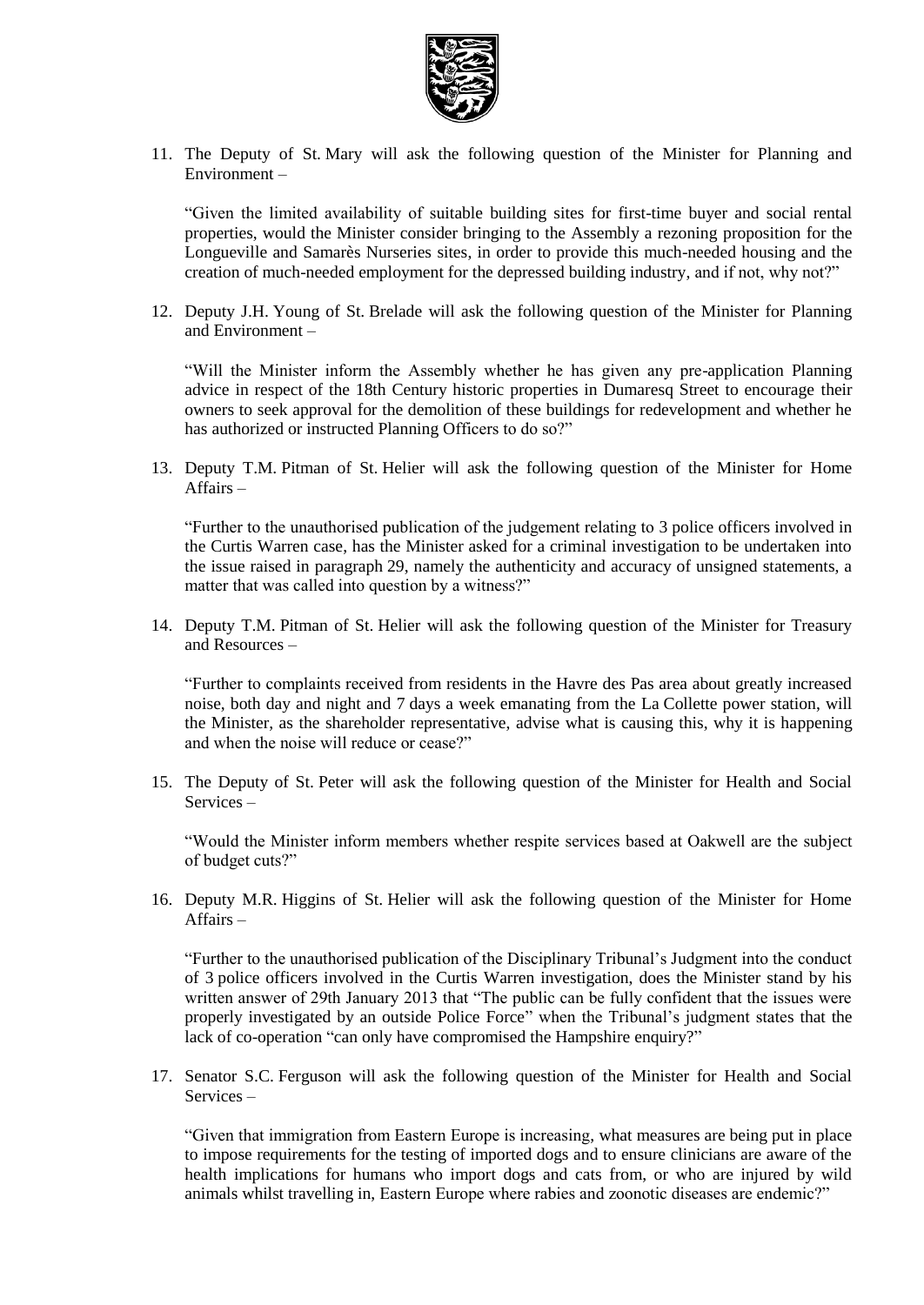

18. Deputy G.P. Southern to St. Helier will ask the following question of the Chief Minister –

"Will the Chief Minister inform members how many under-19s are employed in the public sector as apprentices (under the old scheme run by Economic Development) and how many are in placements as "Trackers" apprentices, or via Advance to Work or other trainee schemes, along with the rates and sources of payment in each case?"

19. Deputy M. Tadier of St. Brelade will ask the following question of the Minister for Social Security –

"In light of continued and increasing job losses in the Island, will the Minister advise whether he has been seeking additional funding to be made available to cope with the consequences of the downturn, and will he consider lifting the ceiling on Social Security contributions to be ringfenced for such purposes?"

20. Deputy G.C.L. Baudains of St. Clement will ask the following question of the Minister for Planning and Environment –

"Given the Minister's recent monitoring of wrasse and rays at Portelet, has there been a major decline in local bass stocks and, if so, does he now intend to investigate this and, if not, why not?"

21. Deputy J.H. Young of St. Brelade will ask the following question of the Minister for Planning and Environment –

"Will the Minister provide an update of his progress towards the required Planning Obligation Agreement for Plémont Holiday Village and advise the Assembly whether, since his reply to my written question on 15th January 2013, any issues have emerged or been identified which may cause delay?"

22. Deputy R.G. Le Hérissier of St. Saviour will ask the following question of the Minister for Home Affairs –

"Given the current low rates of conviction, is the Minister satisfied that recent announcements by the States of Jersey Police aimed at better dealing with sexual abuse allegations will lead to more convictions?"

#### **(c) – Questions to Ministers without notice (30 minutes) –**

1st question period – Minister for Treasury and Resources

2nd question period – Chief Minister

## **J. PERSONAL STATEMENTS**

## **K. STATEMENTS ON A MATTER OF OFFICIAL RESPONSIBILITY**

#### **L. PUBLIC BUSINESS**

Minister for Justice and Department of Justice: report. Lodged: 13th November 2012. *Senator L.J. Farnham.*

P.120/2012.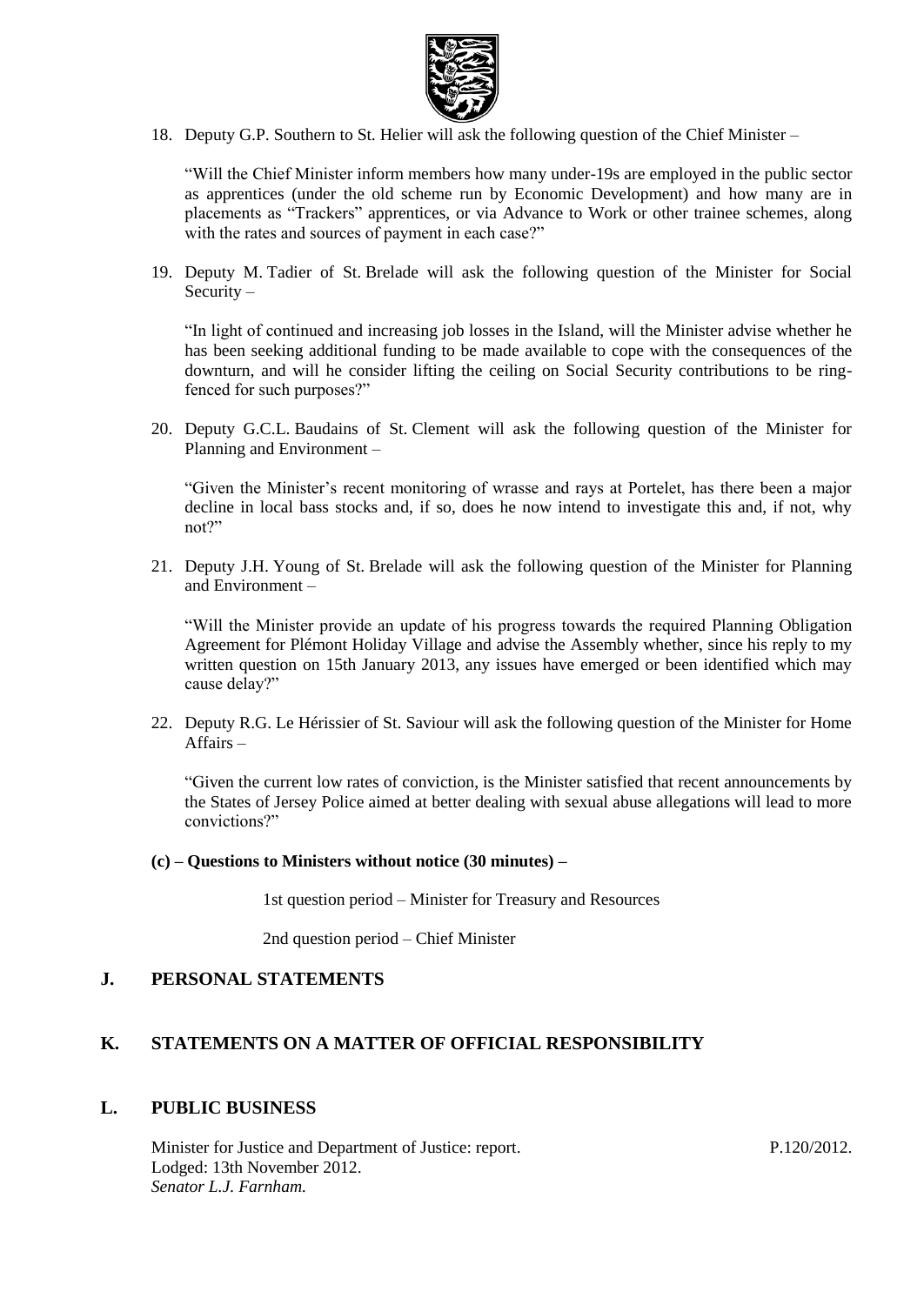

| $\sim$                                                                                                                                                                 |                           |
|------------------------------------------------------------------------------------------------------------------------------------------------------------------------|---------------------------|
| Minister for Justice and Department of Justice: report $(P.120/2012)$ – comments.<br>Presented: 5th February 2013.<br>Council of Ministers.                            | P.120/2012.<br>Com.       |
| Minister for Justice and Department of Justice: report (P.120/2012) – amendment.<br>Lodged: 15th January 2013.<br>Senator L.J. Farnham.                                | P.120/2012.<br>Amd.       |
| Draft Motor Traffic (Third Party Insurance) (Cost Recovery) (Jersey) Regulations<br>$201 -$                                                                            | P.135/2012.               |
| Lodged: 13th December 2012.<br>Minister for Health and Social Services.                                                                                                |                           |
| Draft Referendum (Reform of States Assembly) (Jersey) Act 201-.<br>Lodged: 15th January 2013.<br>Privileges and Procedures Committee.                                  | P.5/2013.                 |
| Draft Referendum (Reform of States Assembly) (Jersey) Act 201- (P.5/2013):<br>amendment.<br>Lodged: 8th February 2013.<br>Deputy G.P. Southern of St. Helier.          | P.5/2013.<br>Amd.         |
| Draft Referendum (Reform of States Assembly) (Jersey) Act 201- (P.5/2013):<br>second amendment.<br>Lodged: 12th February 2013.<br>Deputy T.M. Pitman of St. Helier.    | P.5/2013.<br>Amd. $(2)$ . |
| Draft Referendum (Reform of States Assembly) (Jersey) Act 201- (P.5/2013): third<br>amendment.<br>Lodged: 12th February 2013.<br>Deputy T.M. Pitman of St. Helier.     | P.5/2013.<br>Amd. $(3)$ . |
| Draft Referendum (Reform of States Assembly) (Jersey) Act 201- (P.5/2013):<br>fourth amendment.<br>Lodged: 12th February 2013.<br>Deputy of St. Ouen.                  | P.5/2013.<br>Amd. $(4)$ . |
| Draft Referendum (Reform of States Assembly) (Jersey) Act 201- (P.5/2013): fifth<br>amendment.<br>Lodged: 12th February 2013.<br>Senator L.J. Farnham.                 | P.5/2013.<br>Amd. $(5)$ . |
| Jersey Financial Services Commission: appointment of Commissioner.<br>Lodged: 22nd January 2013.<br>Minister for Economic Development.<br>(consideration 'in camera'). | P.8/2013.                 |
| <b>ARRANGEMENT OF PHRLIC RHSINESS</b>                                                                                                                                  |                           |

# **M. ARRANGEMENT OF PUBLIC BUSINESS**

# **5th March 2013**

| Police Station Relocation: review of decision (as amended). | P.92/2012. |
|-------------------------------------------------------------|------------|
| Lodged: 2nd October 2012.                                   |            |
| Deputy J.A. Martin of St. Helier.                           |            |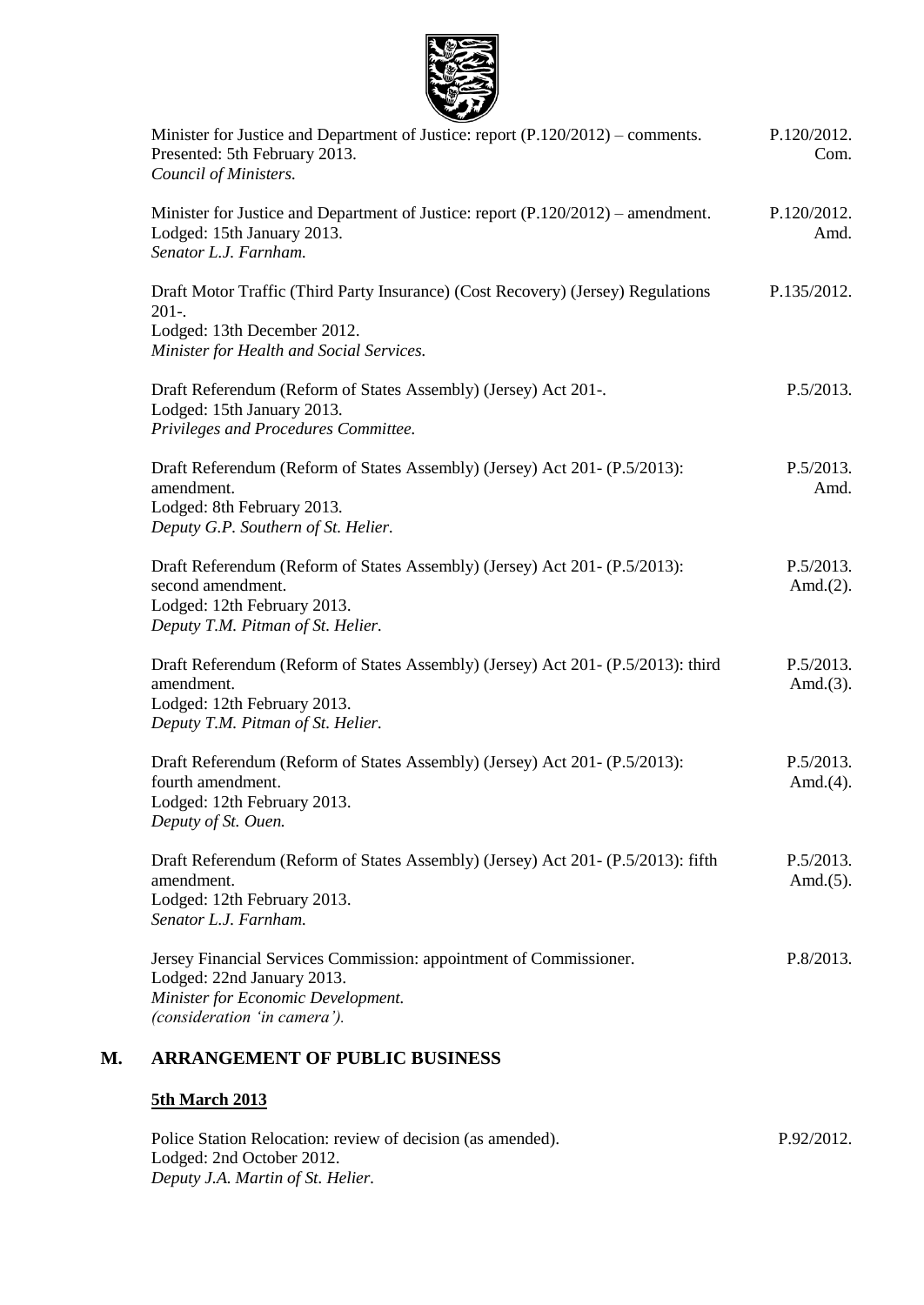| Police Station Relocation: review of decision (P.92/2012) – comments.<br>Presented: 19th November 2012.<br>Council of Ministers.                                             | P.92/2012.<br>Com.      |
|------------------------------------------------------------------------------------------------------------------------------------------------------------------------------|-------------------------|
| Police Station Relocation: review of decision (P.92/2012) – comments.<br>Presented: 20th November 2012.<br>Minister for Planning and Environment.                            | P.92/2012.<br>Com.(2)   |
| Committee of Inquiry: Historical Child Abuse.<br>Lodged: 6th November 2012.<br>Council of Ministers.                                                                         | P.118/2012.             |
| Committee of Inquiry: Historical Child Abuse (P.118/2012) – comments.<br>Presented: 31st January 2013.<br>H.M. Attorney General.                                             | P.118/2012.<br>Com.     |
| Committee of Inquiry: Historical Child Abuse (P.118/2012) – amendment.<br>Lodged: 5th February 2013.<br>Council of Ministers.                                                | P.118/2012.<br>Amd.     |
| Committee of Inquiry: Historical Child Abuse (P.118/2012) – amendment<br>$(P.118/2012$ Amd.) – amendment.<br>Lodged: 12th February 2013.<br>Deputy M. Tadier of St. Brelade. | P.118/2012.<br>Amd.Amd. |
| Draft Control of Housing and Work (Residential and Employment Status) (Jersey)<br>Regulations 201-.<br>Lodged: 11th January 2013.<br>Chief Minister.                         | $P.2/2013$ .            |
| Draft Control of Housing and Work (Transitional and Consequential) (Jersey)<br>Regulations 201-.<br>Lodged: 11th January 2013.<br>Chief Minister.                            | P.3/2013.               |
| Code of Conduct for Elected Members: Commissioner for Standards.<br>Lodged: 14th January 2013.<br>Privileges and Procedures Committee.                                       | $P.4/2013$ .            |
| Draft Financial Regulation (Disclosure of Information) (Amendments) (Jersey)<br>Regulations 201-.<br>Lodged: 18th January 2013.<br>Minister for Economic Development.        | $P.7/2013$ .            |
| Rate Appeal Board: appointment of members.<br>Lodged: 22nd January 2013.<br>Minister for Treasury and Resources.                                                             | P.9/2013.               |
| HSBC Middle East (HBME): investigation.<br>Lodged: 29th January 2013.<br>Deputy G.P. Southern of St. Helier.                                                                 | P.10/2013.              |
| Jersey Police Complaints Authority: appointment of members.<br>Lodged: 29th January 2013.<br>Minister for Home Affairs.                                                      | P.11/2013.              |

MAG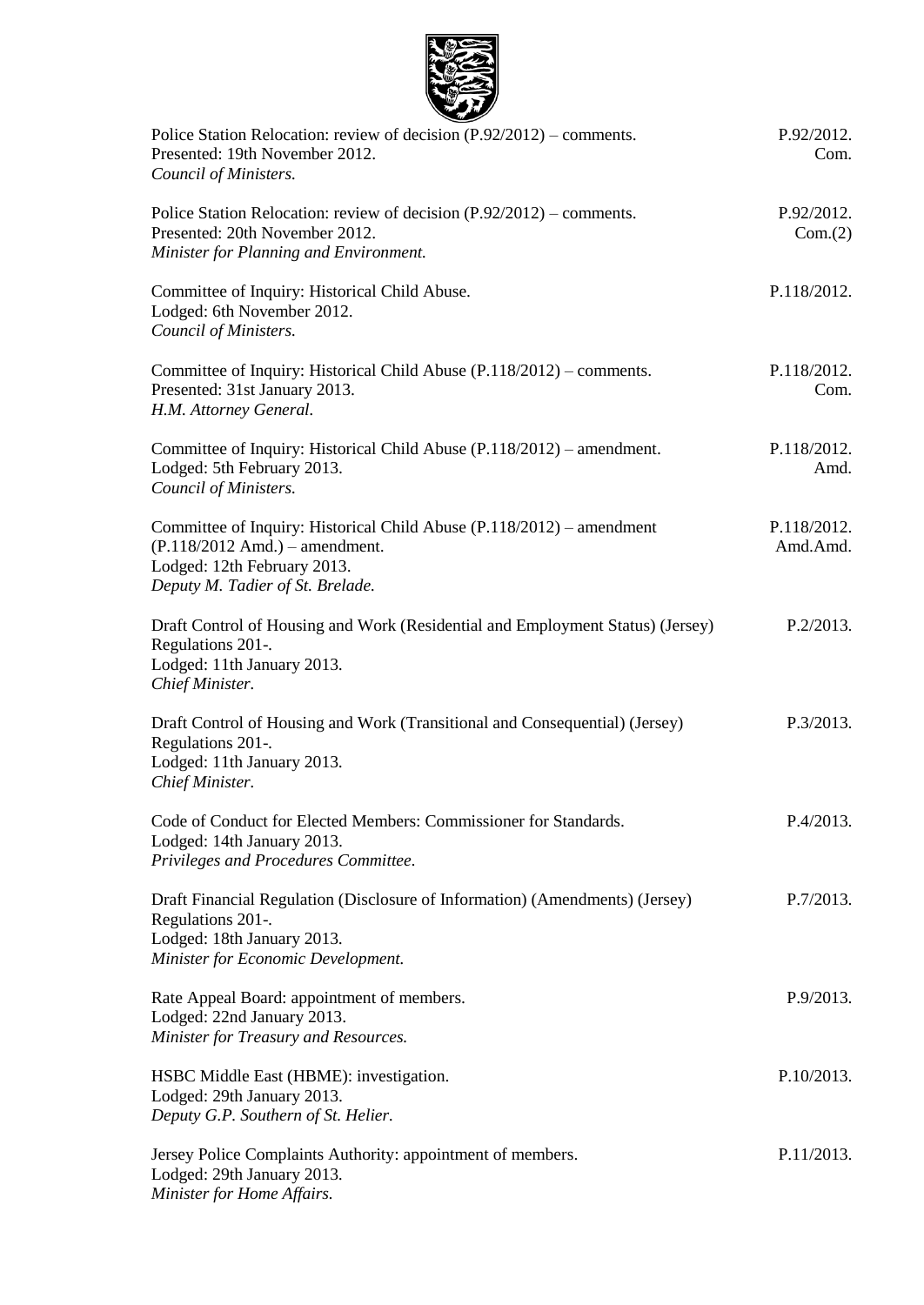

| مستعلمته                                                                                                                                                                                                  |             |
|-----------------------------------------------------------------------------------------------------------------------------------------------------------------------------------------------------------|-------------|
| Jersey Overseas Aid Commission: appointment of non-States Commissioner.<br>Lodged: 4th February 2013.<br>Senator P.F. Routier.                                                                            | P.14/2013.  |
| <b>19th March 2013</b>                                                                                                                                                                                    |             |
| Jersey Innovation Fund: establishment, funding and operation.<br>Lodged: 20th November 2012.<br>Minister for Treasury and Resources.                                                                      | P.124/2012. |
| Green Initiative Fund: establishment.<br>Lodged: 31st January 2013.<br>Deputy G.P. Southern of St. Helier.                                                                                                | P.12/2013.  |
| Draft Employment (Minimum Wage) (Amendment No. 9) (Jersey) Regulations<br>$201 -$<br>Lodged: 31st January 2013.<br>Minister for Social Security.                                                          | P.13/2013.  |
| Draft Social Security (Amendment of Law No. 5) (Jersey) Regulations 201-.<br>Lodged: 5th February 2013.<br>Minister for Social Security.                                                                  | P.15/2013.  |
| Beach House, Green Island, St. Clement: grant of a right to access through the sea<br>wall.<br>Lodged: 6th February 2013.<br>Minister for Treasury and Resources.                                         | P.16/2013.  |
| Draft Restriction on Smoking (Advertising, Promotion and Display) (Jersey)<br>Regulations 201-.<br>Lodged: 6th February 2013.<br>Minister for Health and Social Services.                                 | P.17/2013.  |
| Draft Restriction on Smoking (Amendment No. 3) (Jersey) Law 201-.<br>Lodged: 7th February 2013.<br>Minister for Health and Social Services.                                                               | P.18/2013.  |
| Draft Residential Tenancy (Jersey) Law 2011 (Appointed Day) Act 201.<br>Lodged: 8th February 2013.<br>Minister for Housing.                                                                               | P.19/2013.  |
| Draft Companies (Amendment No. 7) (Jersey) Regulations 201-.<br>Lodged: 8th February 2013.<br>Minister for Economic Development.                                                                          | P.20/2013.  |
| Channel Islands Lottery: allocation of profits for 2012.<br>Lodged: 8th February 2013.<br>Minister for Economic Development.                                                                              | P.21/2013.  |
| Ratification of the Agreement for the Exchange of Information relating to Tax<br>Matters between the Government of Jersey and the Government of Brazil.<br>Lodged: 11th February 2013.<br>Chief Minister. | P.22/2013.  |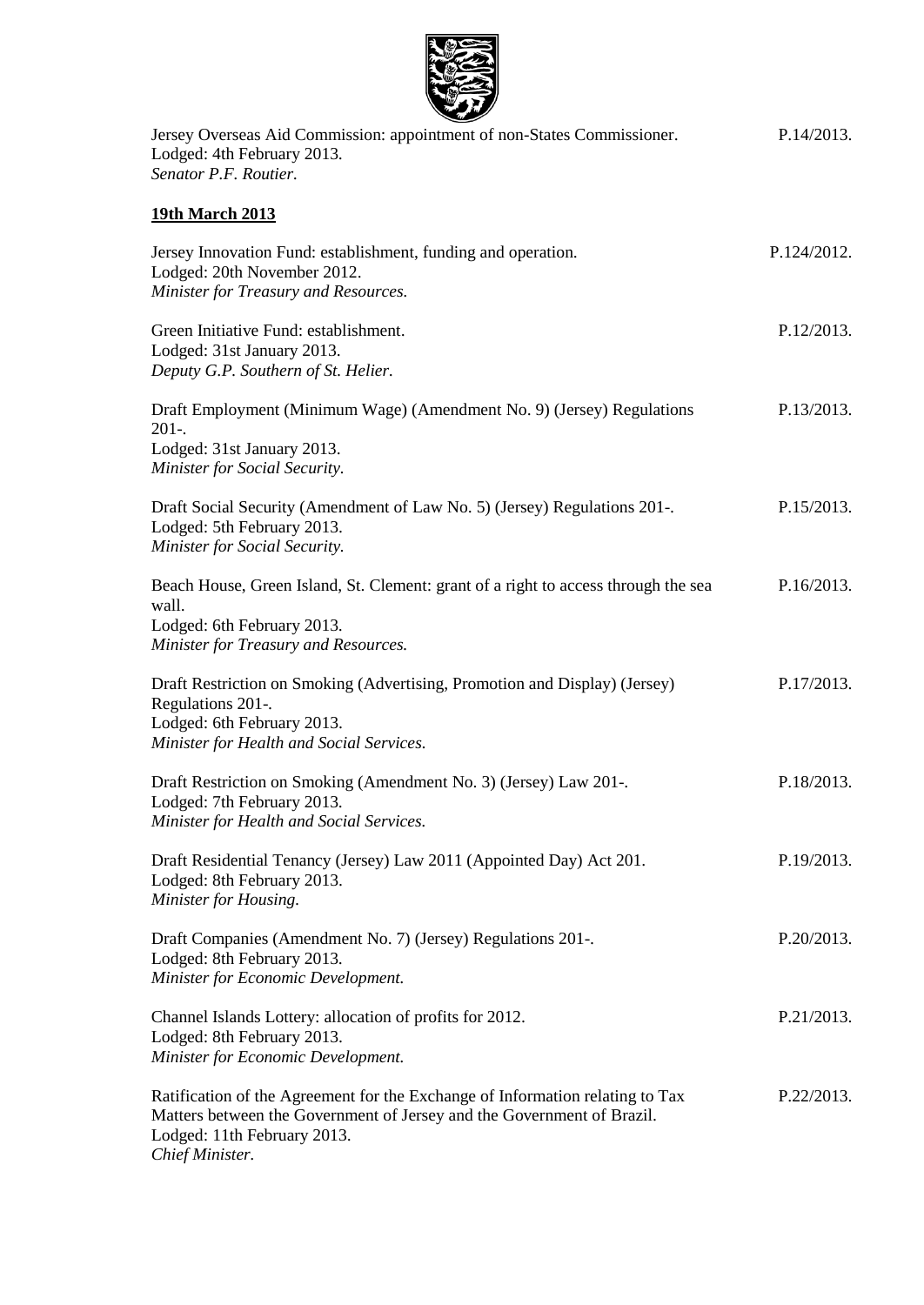

| Ratification of the Agreement for the Exchange of Information relating to Tax<br>Matters between the Government of Jersey and the Government of Latvia.<br>Lodged: 11th February 2013.<br>Chief Minister. | P.23/2013.  |
|-----------------------------------------------------------------------------------------------------------------------------------------------------------------------------------------------------------|-------------|
| Draft Taxation (Exchange of Information with Third Countries) (Amendment<br>No. 6) (Jersey) Regulations 201-.<br>Lodged: 11th February 2013.<br>Chief Minister.                                           | P.24/2013.  |
| Independent Planning Appeals Tribunal: establishment.<br>Lodged: 12th February 2013.<br>Deputy J.H. Young of St. Brelade.                                                                                 | P.26/2013.  |
| Island Plan 2011: wind-farms.<br>Lodged: 12th February 2013.<br>Deputy G.C.L. Baudains of St. Clement.                                                                                                    | P.27/2013.  |
| Liberty Bus: reinstatement of Route 18 to Le Squez and Le Marais.<br>Lodged: 13th February 2013.<br>Deputy G.C.L. Baudains of St. Clement.                                                                | P.28/2013.  |
| <b>16th April 2013</b>                                                                                                                                                                                    |             |
| Starter Home Deposit Loan Scheme.<br>Lodged: 4th December 2012.<br>Minister for Treasury and Resources.                                                                                                   | P.131/2012. |
| Draft Amendment (No. 20) of the Standing Orders of the States of Jersey.<br>Lodged: 15th February 2013.<br>Privileges and Procedures Committee.                                                           | P.29/2013.  |
| 14th May 2013                                                                                                                                                                                             |             |
| Draft Discrimination (Jersey) Law 201-.<br>Lodged: 15th January 2013.<br>Minister for Social Security.                                                                                                    | P.6/2013.   |

## **M.N. DE LA HAYE Greffier of the States**

14th February 2013

**Note –**

**In accordance with the meeting dates fixed for 2013 by the Privileges and Procedures Committee, this meeting will continue, if necessary, on Wednesday 20th and Thursday 21st February 2013.**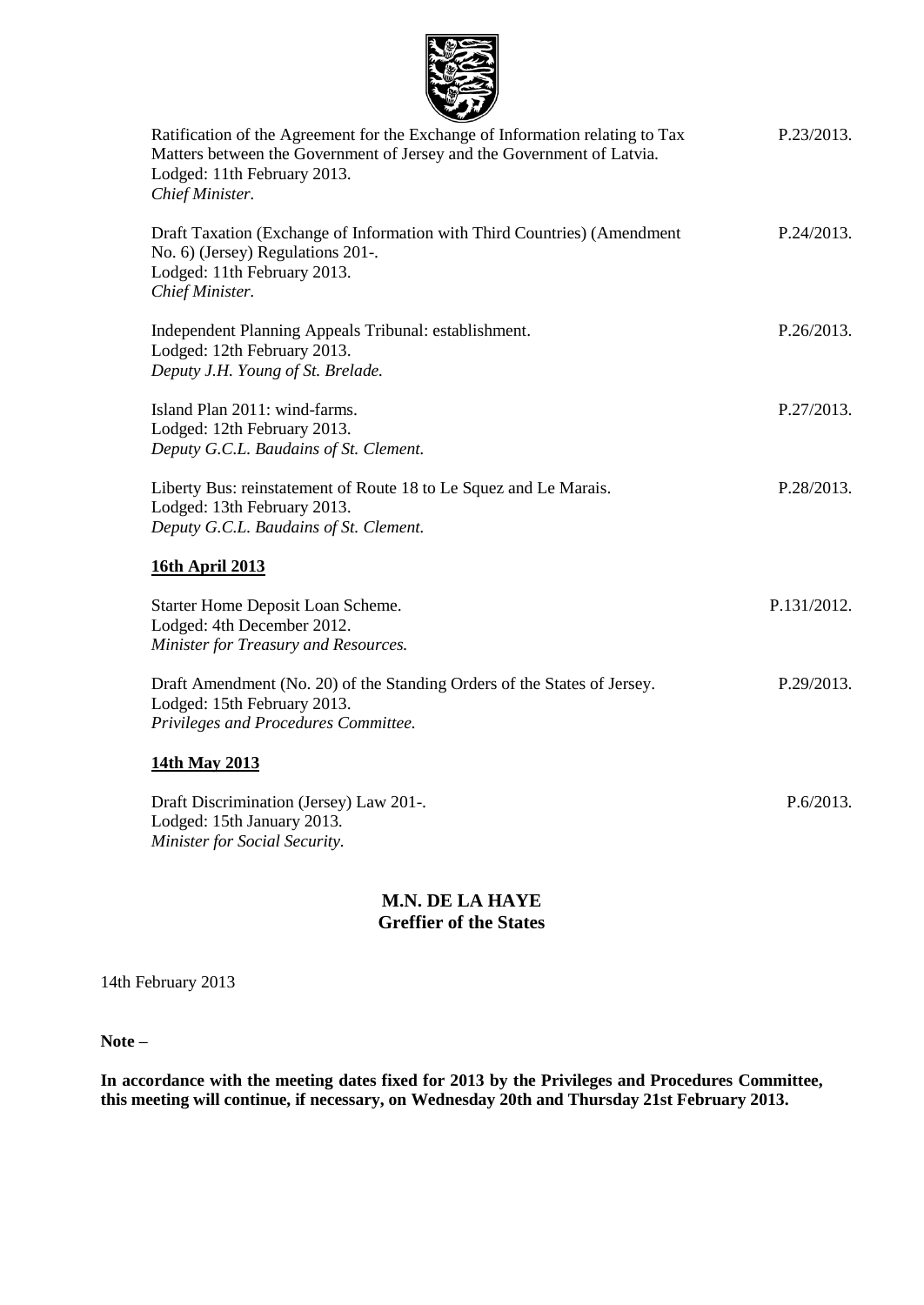

## **Explanatory Note regarding subordinate legislation tabled at this meeting.**

(See Item B)

#### **R&O.8/2013 (renumbered).**

These Rules increase the fees and percentages to be taken in connection with proceedings on appeal to the Court of Appeal in civil causes or matters, in accordance with Article 20 of the Court of Appeal (Jersey) Law 1961. Such fees and percentages were last revised in March 2007.

The Rules were made by the Court of Appeal on 22nd January 2013, and came into force on 4th February 2013.

#### **R&O.18/2013 (renumbered).**

This Order amends the Community Provisions (Restrictive Measures – Guinea) (Jersey) Order 2010 (the "principal Order") by giving effect in Jersey to amendments made by Council Regulation (EU) No. 1295/2011 of 13 December 2011 (OJ No. L 330, 14.12.2011, p. 1), and Council Regulation (EU) No. 49/2013 of 22 January 2013 (OJ No. L 20, 23.1.2013, p. 25), to Council Regulation (EU) No. 1284/2009 of 22 December 2009 imposing certain specific restrictive measures in respect of the Republic of Guinea.

The effect of these amendments is that the Chief Minister may grant an authorization derogating from the prohibition on the sale and supply of, or provision of financial or technical assistance to the Republic of Guinea, related to –

- (a) non-lethal equipment if it is solely to enable the Republic of Guinea's police to use appropriate force to maintain public order;
- (b) explosives and related equipment where this is solely for civilian use in mining and infrastructure investments.

This Order further amends the principal Order for the purposes of updating the provisions about information sharing.

The Order was made on 1st February 2013 and came into force on the day after it was made.

#### **R&O.19/2013 (renumbered).**

This Order amends the Community Provisions (Restrictive Measures – Iran) (Jersey) Order 2012 (the "Order"), to give effect in Jersey to subsequent amendments to the EU Regulations that it implements. Those amendments are contained in –

- (a) Council Regulation (EU) No. 708/2012 of 2 August 2012 amending Regulation (EU) No. 267/2012 concerning restrictive measures against Iran (O.J. No. L 208/1, 3.8.2012);
- (b) Council Implementing Regulation (EU) No. 709/2012 of 2 August 2012 implementing Regulation (EU) No. 267/2012 concerning restrictive measures against Iran (O.J. No. L 208/2, 3.8.2012);
- (c) Council Implementing Regulation (EU) No. 945/2012 of 15 October 2012 implementing Regulation (EU) No. 267/2012 concerning restrictive measures against Iran (O.J. No. L 282/16, 16.10.2012);
- (d) Council Implementing Regulation (EU) No. 1016/2012 of 6 November 2012 implementing Regulation (EU) No. 267/2012 concerning restrictive measures against Iran (O.J. No. L 307/5, 7.11.2012);
- (e) Council Regulation (EU) No. 1067/2012 of 14 November 2012 amending Regulation (EU) No. 267/2012 concerning restrictive measures against Iran (O.J. No. L 318/1, 15.11.2012);
- (f) Council Regulation (EU) No. 1245/2012 of 20 December 2012 amending Regulation (EU) No. 359/2011 concerning restrictive measures directed against certain persons, entities and bodies in view of the situation in Iran (O.J. No. L 352/15, 21.12.2012);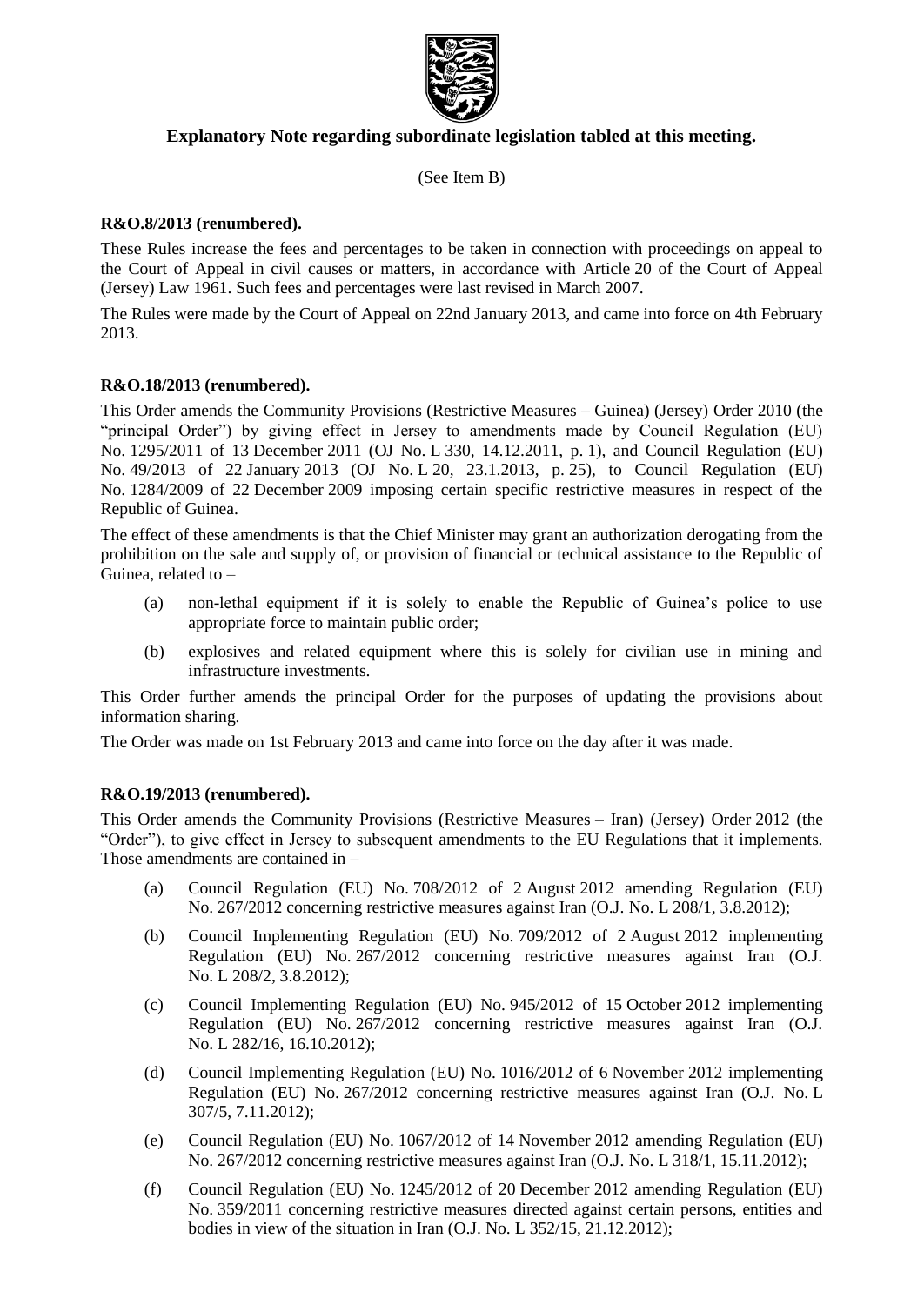

- (g) Council Regulation (EU) No. 1263/2012 of 21 December 2012 amending Regulation (EU) No. 267/2012 concerning restrictive measures against Iran (O.J. No. L 356/34, 22.12.2012);
- (h) Council Implementing Regulation (EU) No. 1264/2012 of 21 December 2012 implementing Regulation (EU) No. 267/2012 concerning restrictive measures against Iran (O.J. No. L 356/55, 22.12.2012).

Those Regulations, other than Regulation 1263/2012, make various amendments to the restrictive measures in respect of Iran, mainly altering the list of persons, entities and bodies whose funds and economic resources are frozen. Regulation 1263/2012 makes extensive amendments to the prohibitions and derogations in Regulation 267/2012, in particular adding 5 new Annexes and 10 new prohibitions (Articles 10a, 10b, 10d, 10e, 14a, 15a, 15b, 30, 37a and 37b). The new prohibitions relate to transfers of funds by credit and financial institutions, and to certain naval technology, software, natural gas, graphite, metals, shipping and related financing and other assistance.

The Regulations are adapted in their application to Jersey (as is done with other restrictive measures), in particular so as to give a power rather than a duty for the Minister to provide information to the EU Commission and Member States about action taken under the Order.

The Order was made on 1st February 2013 and came into force on the day after it was made.

#### **R&O.20/2013.**

This Order designates as a facility of general significance for the purposes of flood defence the flood defence works known as the Bel Royal pumping station. These flood defence works are situated in Le Perquage car park, partly on land that is not in public ownership. This designation gives the Minister certain rights under Article 29 of the Drainage (Jersey) Law 2005 in respect of the flood defence works, including the right to have access to them at all reasonable times; the right to maintain or alter them; the right, for the purposes of maintaining them, to erect any machinery on or adjacent to the facility, or to do anything else that is reasonably necessary for or incidental to those purposes; and the right to appropriate and dispose of any matter removed in the course of the carrying out of any maintenance of them.

The Order was made on 1st February 2013 and came into force on 8th February 2013.

#### **R&O.21/2013.**

This Order amends the Proceeds of Crime (Supervisory Bodies) (Designation of Supervisory Bodies) (Jersey) Order 2008. It postpones further, from midnight on 19th March 2013 to midnight on 19th March 2016, the point at which the Jersey Financial Services Commission (the "Commission") will cease to exercise supervisory functions over lawyers. Another effect of the amendment made by this Order will enable the Commission to exercise supervisory functions over accountants for an unlimited period.

This Order will come into force 7 days after it is made.

The Order was made on 6th February 2013 and came into force on 13th February 2013.

#### **R&O.22/2013.**

This Order repeals and replaces the Motor Vehicles (International Motor Insurance Card) (Jersey) Order 1963.

*Article 1* provides for the interpretation of the Order. "Green card" is defined as an international certificate of insurance issued on behalf of a national insurers' bureau. "Qualifying insurance policy" is an insurance policy issued in a Member State or associate State whose national insurers' bureau is a signatory to the multilateral agreement. The "multilateral agreement" provides for a policy of compulsory insurance issued in one State to provide insurance cover in, and be recognized in, all the other States whose national insurers' bureaux have signed the agreement.

*Article 2* applies Articles 2, 3(2) to (4), 10 and 15 of the Motor Traffic (Third-Party Insurance) (Jersey) Law 1948 (the "Law") where the insurance of a vehicle driven in Jersey is evidenced by a qualifying insurance policy. Article 2 of the Law makes it unlawful to drive in Jersey without third-party insurance. Article 3(2) to (4) of the Law applies where liability for a road accident is accepted or proved and makes the insurer liable to pay costs incurred by the Minister for Health and Social Services in the treatment of a third-party victim of the accident. Article 10 requires a person to give his or her insurance details when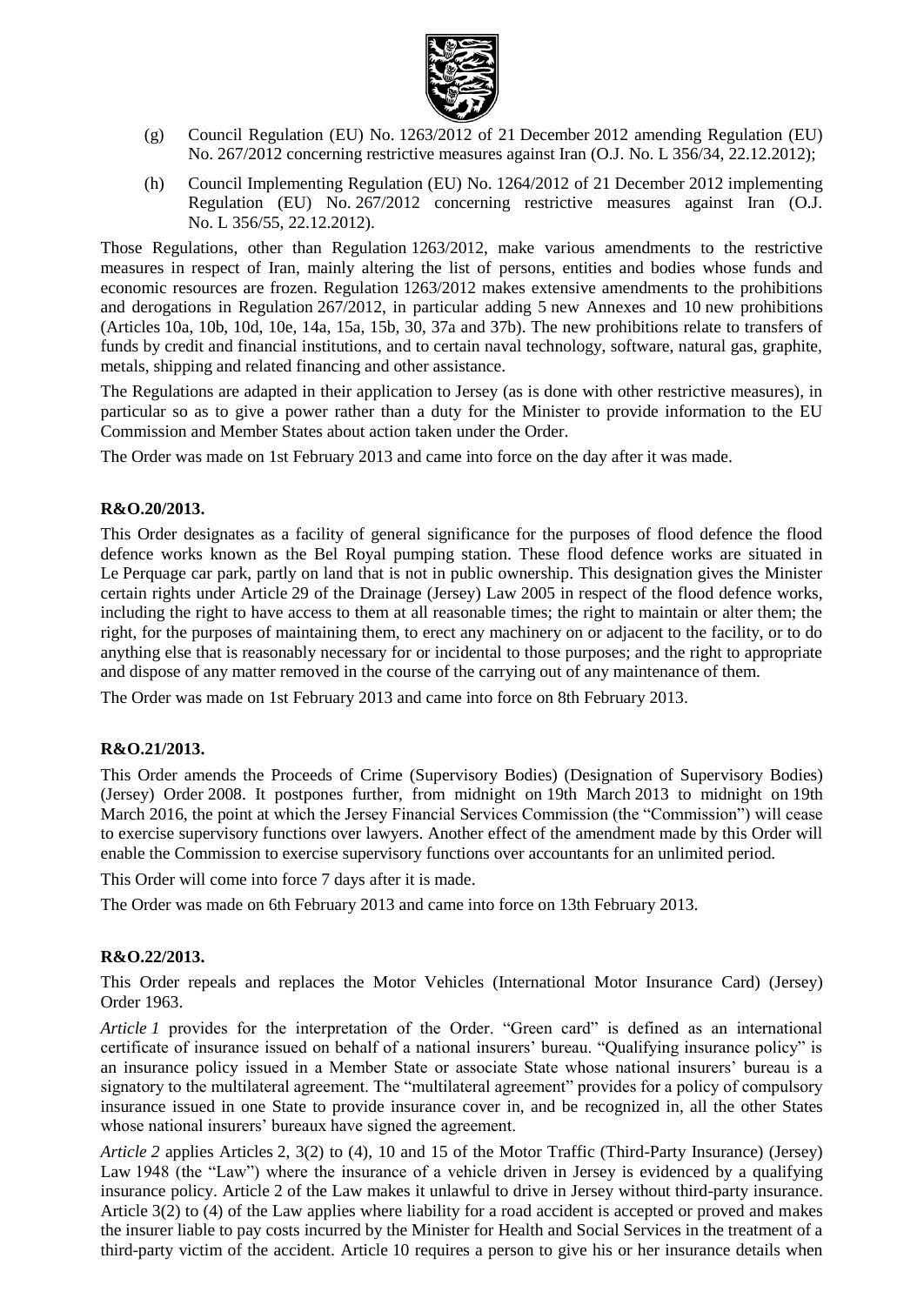

asked by a person making a claim against him or her. Article 15 of the Law requires a driver to produce a certificate of insurance and provide information in specified circumstances. For the purposes of those provisions, a qualifying insurance policy is expressed to have effect as if it were a lawful third-party insurance policy issued by an authorized insurer.

*Article 3* specifies the conditions with which a green card must comply in order to be valid in Jersey. *Article 3* then applies Articles 2, 3(2) to (4) and 15 of the Law where the insurance of a vehicle driven in Jersey is evidenced by a valid green card. The effect of those provisions is described above. Those provisions apply as if the valid green card were a lawful third-party insurance policy or certificate. *Article 3* also specifies the information to be provided by the holder of a valid green card against whom a claim is made.

*Article 4* makes provision for drivers of vehicles brought into Jersey from the United Kingdom, the Isle of Man, Guernsey or Alderney. If the driver's motor insurance policy complies with the requirements of the law in one of those jurisdictions and covers the driving of his or her vehicle in Jersey, the driver's insurance is treated as if it were a certificate of insurance issued for the purposes of the Law, and the driver's insurer is taken to be an authorized insurer for the purposes of the Law.

*Article 5* revokes the Motor Insurance (International Motor Insurance Card) (Jersey) Order 1963.

*Article 6* provides for the citation of this Order and its commencement.

The Order was made on 8th February 2013 and came into force on 15th February 2013.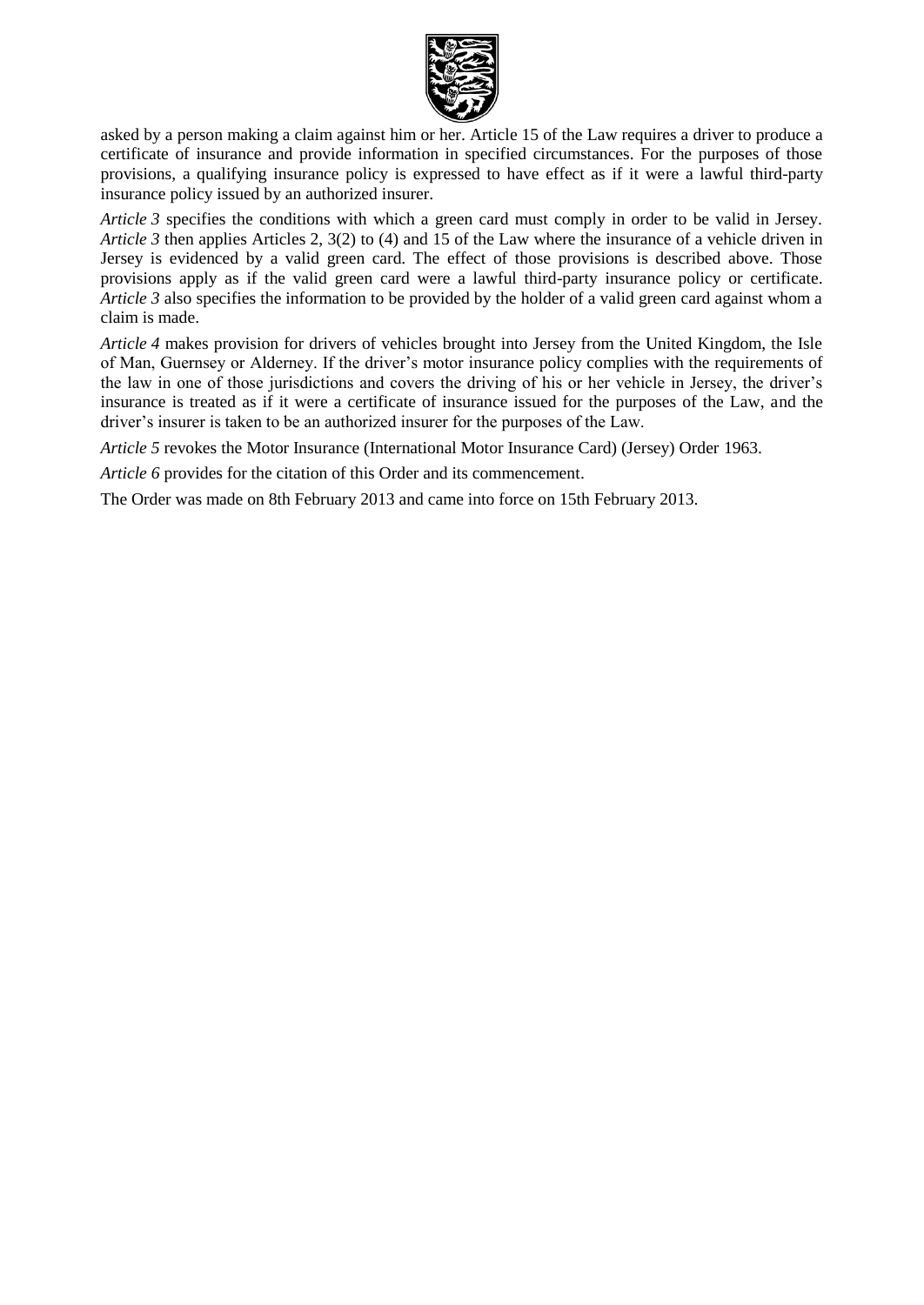

#### (See Item I(a))

1. The Minister for Health and Social Services will table an answer to the following question asked by the Deputy of St. Peter –

"Could the Minister advise if the current length of waiting lists to see hospital consultants include preliminary lists to get on to waiting lists?"

- 2. The Minister for Housing will table an answer to the following question asked by Deputy J.A.N. Le Fondré of St. Lawrence –
	- "(a) Would the Minister provide the present position of sales versus the forecast in respect of P.6/2007 ("Social Housing Property Plan 2007 – 2016") year by year, showing planned disposals versus actual and identifying –
		- (i) the number and types of units sold each year (i.e. three-bedroom houses, one-bedroom bungalows, etc.), versus the planned disposal programme;
		- (ii) the amount of actual cash received (versus projected) for transactions in any one year;
		- (iii) where a deferred payment was agreed, the amount actually deferred (compared to projections) for transactions in any one year?
	- (b) In relation to the balance of cash of £101 million by 2016 originally envisaged in P.6/2007 to generate funds for the Department, could the Minister provide actual cash balances for that fund from the period 2007 to 31st December 2012 on an annual basis, and also provide the revised annual forecasts for the period from 1st January 2013 to 2016?
	- (c) Would the Minister provide an explanation of the reasons for any significant discrepancies that have arisen from the original proposals agreed in P.6/2007?"
- 3. The Minister for Housing will table an answer to the following question asked by Deputy J.A.N. Le Fondré of St. Lawrence –

"Would the Minister provide the following information for the years 2008 – 2012, and the projected figures for  $2013 - 2016$  in respect of the following –

- (i) rents received from Housing tenants;
- (ii) any other income separately identifying any classifications of income of  $£100,000$  or more;
- (iii) a reconciliation of the total of (i) and (ii) (by year) to the revenue figures provided in the Annual Business Plans/MTFP for the Department;
- (iv) gross and net expenditure in respect of lettings and, where expenditure in respect of lettings includes expenditure in respect of asset disposals, identifying identify the latter separately ensuring that the figures correlate to the Business Plan/MTFP of the relevant period;
- (v) gross and net expenditure in respect of rent and fee collection, ensuring that the figures correlate to the Business Plan/MTFP of the relevant period;
- (vi) any other expenditure not included above separately identifying any classifications of amounts of £100,000 or more and where expenditure has been reclassified in later years identifying for both the year of reclassification and subsequently the amount that was reclassified ensuring that the total of  $(iv) - (vi)$  above correlates to the totals of the Business Plan/MTFP for the relevant period?"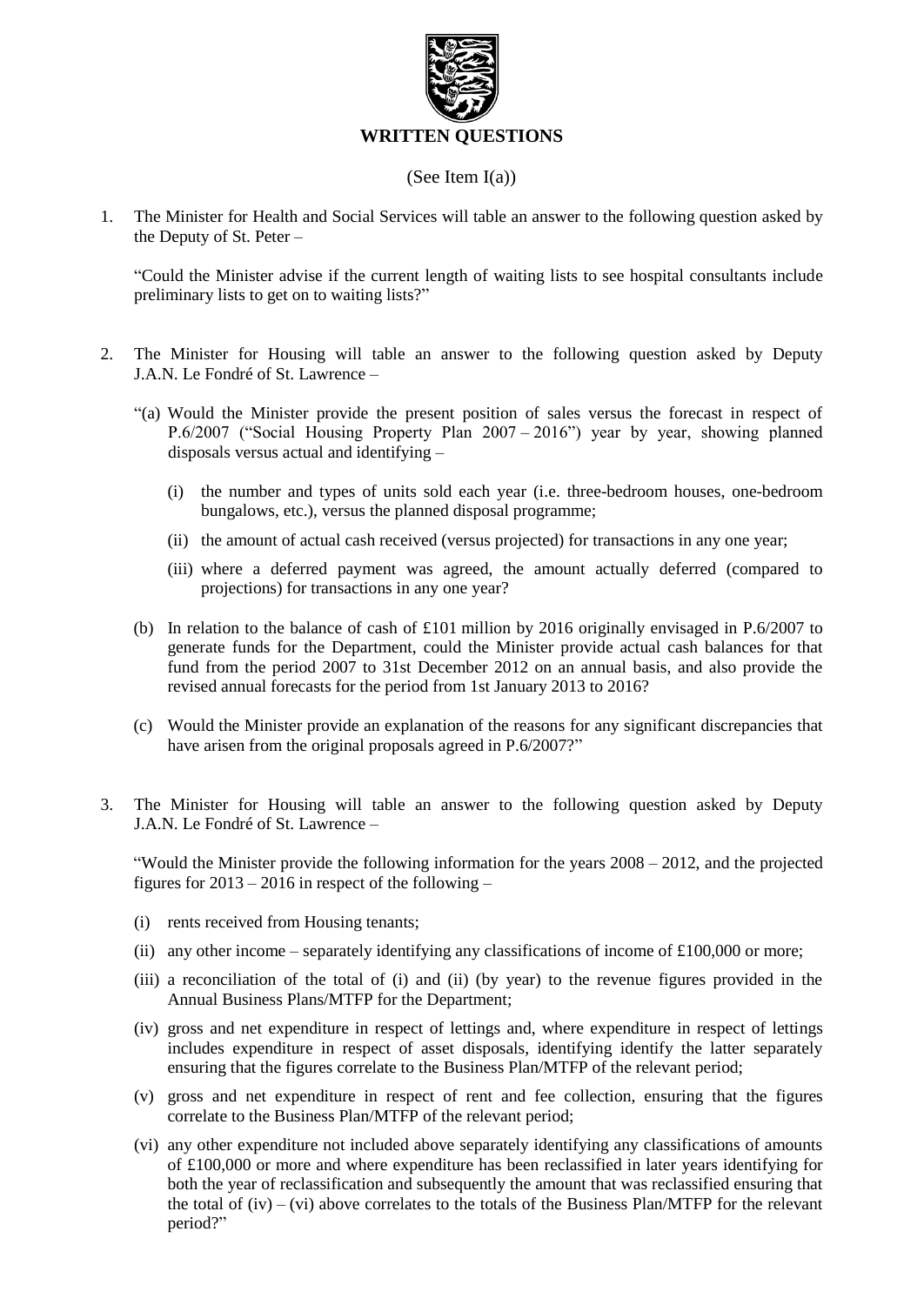

4. The Minister for Housing will table an answer to the following question asked by Deputy J.A.N. Le Fondré of St. Lawrence –

"Would the Minister provide information for the years 2008 – 2012, and the projected figures for 2013 – 2016 in respect of the following :

- (i) any costs which will be transferred to the proposed new Housing Trust;
- (ii) any costs that will either remain with the States (i.e. any States Department) and any expenditure (revenue or capital) that may be incurred by any States Department as a result of the new Housing Trust or any other part of the proposed Housing Transformation Programme, separately identifying any classifications of expenditure of £100,000 or more, and also identifying which Department/Ministry will incur such expenditure;
- (iii) any costs that will be incurred by any third parties as a result of the new Housing Trust or any other part of the proposed Housing Transformation Program, separately identifying any classifications of expenditure of £100,000 or more, and also identifying the nature of such third parties;
- (iv) any additional expenditure (revenue or capital) that may be incurred by the proposed Housing Trust separately identifying any classifications of expenditure of £100,000 or more?"
- 5. The Minister for Housing will table an answer to the following question asked by Deputy J.A.N. Le Fondré of St. Lawrence –

"In light of the fact that in the Annual Business Plan 2011 the 2010 comparative figure for Sales and lettings had been restated from £2,082,000 (as per the Business Plan 2010) to £775,700 (2011 Business Plan) and that Estate Services had also been re-analysed, could the Minister provide the following information to show how these figures have been changed, and to allow an evaluation of management costs –

- (i) A breakdown of the allocation of costs within the service analysis provided in the Annex to the Business Plan, separately identifying any sub-classifications for any amounts greater than £100,000, and ensuring that the totals clearly reconcile to the individual services analysed in the Business Plan (Planned Maintenance, Operations, Voids Refurbishment, Response Repairs, Assisted Living, Tenant participation, Sales and Lettings, Financial Management rent and fee collection)?
- (ii) For each of the sub-categories of Estate services, provide the amount allocated to each of these classifications in respect of management/administration costs, including the number of FTEs, ensuring that any other amounts are identified as necessary to reconcile back to the totals provided in (i) above?
- (iii) Provide the information requested in (i) and (ii) above for 2012, and the projections for  $2013 - 2016?$ "
- 6. The Minister for Home Affairs will table an answer to the following question asked by the Deputy of Grouville –

"Further to the rezoning of 7 sites for sheltered housing in July 2008, and the referral of 2 constituents with their complaints to the States of Jersey Police that same year, could the Minister inform members of the precise nature and scope of the police investigation that took place into these allegations and, in particular, inform members whether –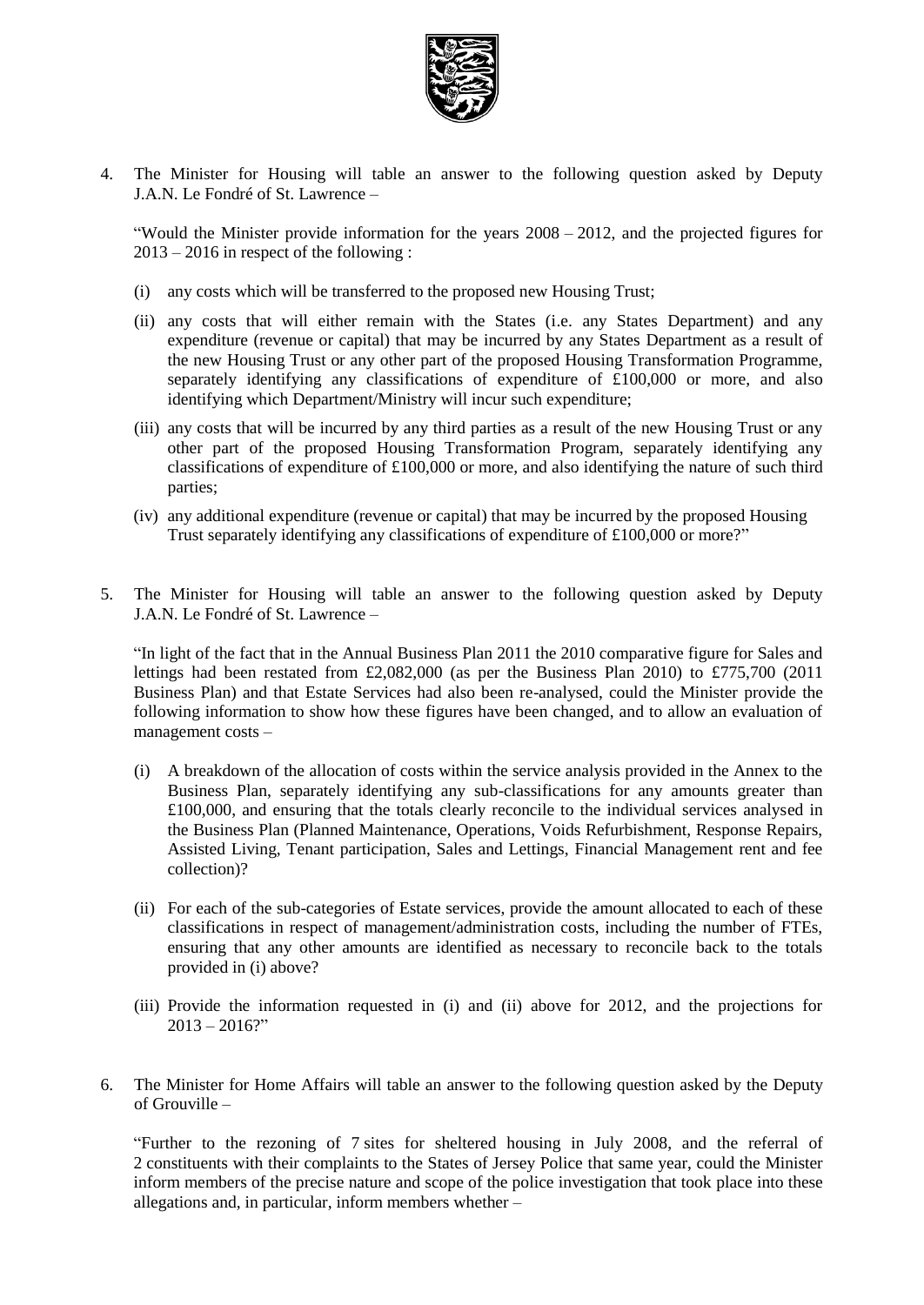

- (a) information was sought, or officers questioned, from the Planning and Environment Department?
- (b) anyone else was interviewed by the police other than the two constituents who came forward and made statements?
- (c) was there a full investigation into the statements that were given?"
- 7. The Minister for Transport and Technical Services will table an answer to the following question asked by Connétable of St. John –

"Could the Minister advise whether, since December 2012, a number of sewage pumping stations across the Island have failed causing effluent to discharge on land and along the roads and, if so, would he provide a résumé of the reasons for the failures and highlight which stations have required temporary back up facilities like tanker services or running temporary surface piping to help alleviate flooding pollution?

Would the Minister provide an estimate of the additional cost to the Department's budget to date caused by the failure of these stations, and advise whether an application has been made to the Treasury for additional funding to help meet the costs of remedial works necessitated by the heavy rainfalls over the last 9 months, and, if not, why not?"

8. The Minister for Treasury and Resources will table an answer to the following question asked by Deputy G.C.L. Baudains of St. Clement –

"With regard to Jersey Telecom's fibre optic scheme and its installation, would the Minister, as the shareholder representative, advise –

- (a) what independent advice, if any, was taken;
- (b) whether the amount of work involved was grossly under-estimated;
- (c) whether other jurisdictions have laid fibre to hubs, with copper connecting hubs to homes;
- (d) whether, in view of the considerable expense to Jersey Telecom and the upheaval and expense to home-owners, the continuation of the project will now be reconsidered; and,
- (e) how, given few people appear willing to pay premium rates for faster connections, it is anticipated Jersey Telecom will recoup the cost of the outlay?"
- 9. The Chairman of the Health, Social Security and Housing Scrutiny Panel will table an answer to the following question asked by Deputy G.C.L. Baudains of St. Clement –

"Will the Chairman advise whether the Panel is reviewing the proposed new hospital build and, if so, give details of the scope, extent and projected completion date for the review?"

10. The Minister for Transport and Technical Services will table an answer to the following question asked by Deputy M. Tadier of St. Brelade –

"Will the Minister state what correspondence, if any, has been entered in to during the course of the past 3 years with a view to establishing a mutual driving licence exchange scheme between Jersey and Romania?"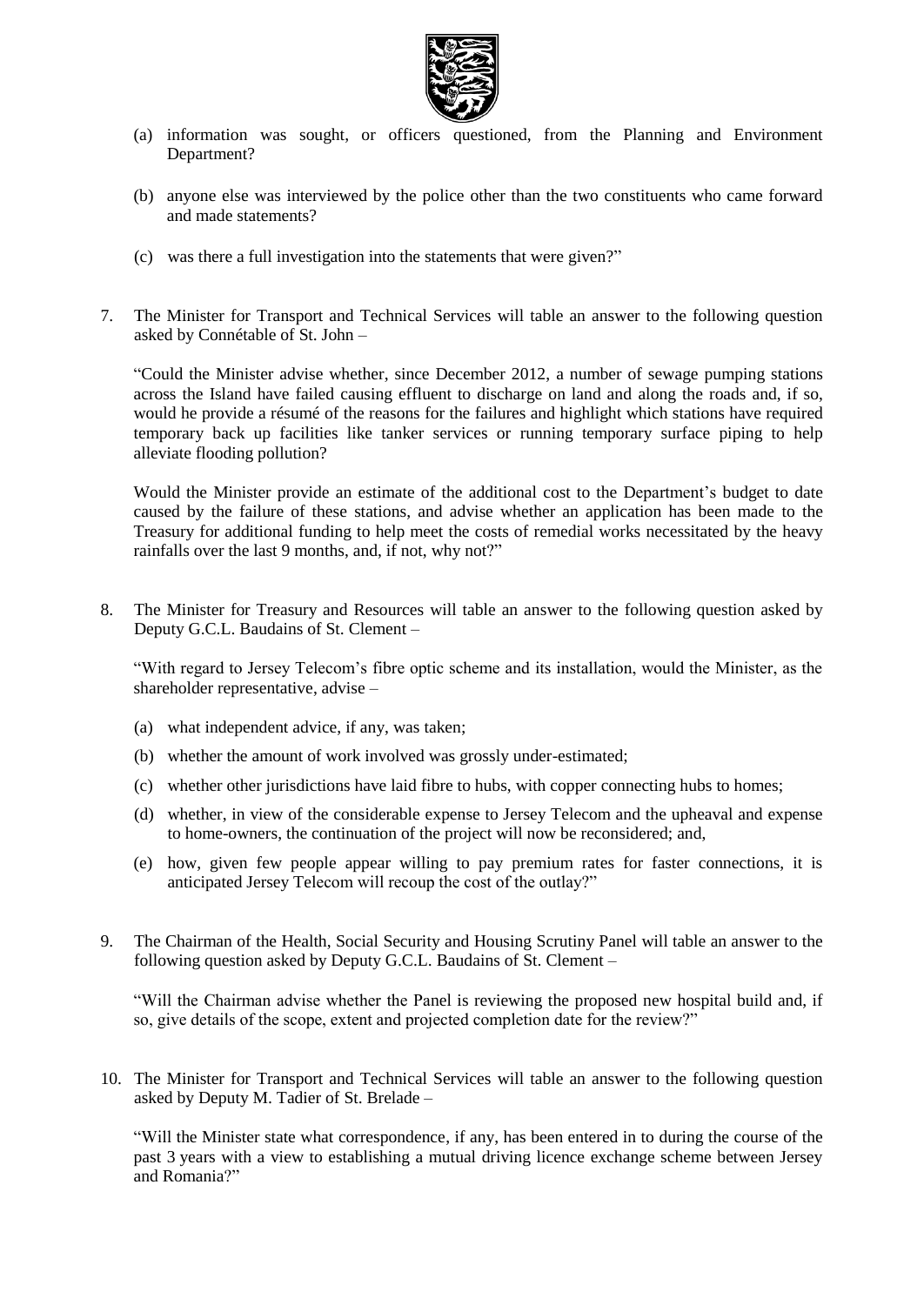

11. The Minister for Transport and Technical Services will table an answer to the following question asked by Deputy M. Tadier of St. Brelade –

"Will the Minister state if there are any countries' driving licences which are accepted by Jersey, but where Jersey driving licences are not recognised?"

12. The Minister for Home Affairs will table an answer to the following question asked by Deputy M.R. Higgins of St. Helier –

"Will the Minister explain how, following the recent disciplinary hearing which led to the exoneration of the 3 police officers involved in the Curtis Warren car bugging case –

- (a) the police officers will be able to work closely and harmoniously with the senior officers who brought the disciplinary charges against them;
- (b) how a trusting relationship between the police and the Law Officers' Department will be restored; and
- (c) what the effects were of the illegal bugging in France, Belgium and Holland on the relations between those countries and Jersey and what steps have been taken to restore the trust and confidence of those authorities in the Jersey police and Law Officers' Department?"
- 13. The Minister for Home Affairs will table an answer to the following question asked by Deputy M.R. Higgins of St. Helier –

"Following the unauthorised publication of the judgement of the disciplinary hearing against 3 police officers will the Minister –

- (a) explain why the signed statements of the 3 police officers who faced a disciplinary hearing over the bugging of the hire car of one of the defendants in the Curtis Warren case were not made available at the disciplinary hearing which resulted in unsigned statements transposed onto Hampshire Police paper being introduced instead;
- (b) state whether or not the evidence in the unsigned statements was disputed by any of parties to the hearing and, if so, the nature of the disputed evidence?"
- 14. H.M. Attorney General will table an answer to the following question asked by Deputy M.R. Higgins of St. Helier –
	- (a) Will H.M. Attorney General set out clearly each of the steps that need to be taken by anyone wishing to make a complaint (including misconduct) against the actions of any of the following office-holders, explaining in detail each step and each level, until the matter reaches the persons or bodies ultimately responsible for determining such matters –
		- (i) Legally qualified members of the Law Officers' Department;
		- (ii) H.M. Solicitor General;
		- (iii) H.M. Attorney General;
		- (iv) Deputy Bailiff;
		- (v) Bailiff;
		- (vi) Jurats;
		- (vii) Magistrates?
	- (b) To whom are the office-holders (i) to (vii) listed above accountable for appraisal purposes?"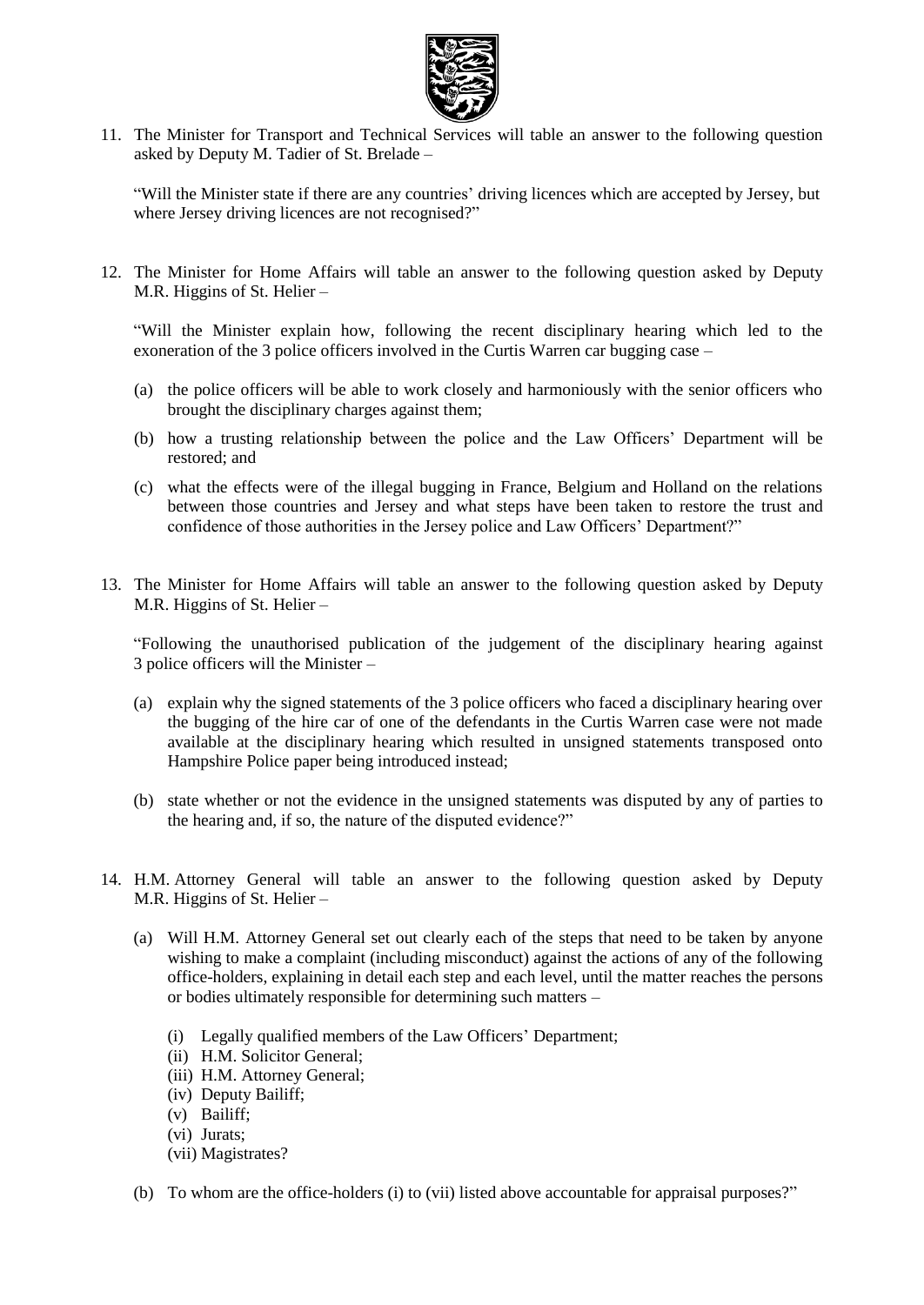

15. The Minister for Health and Social Services will table an answer to the following question asked by Deputy M.R. Higgins of St. Helier –

"Will the Minister explain to the Assembly what studies, if any, have been undertaken in Jersey to investigate the incidences of cancer (of all types) found in the Island, explaining –

- (a) how and when they were carried out and their findings;
- (b) the location of, and explanation for, any cancer 'hot-spots';
- (c) what studies, if any, have been undertaken into the effects of pollutants from the Bellozanne Incinerator and their results;
- (d) details of any planned studies?"
- 16. The Minister for Health and Social Services will table an answer to the following question asked by Deputy M.R. Higgins of St. Helier –

"Further to the response given on 20th November 2012, will the Minister set out in detail the legal rights of parents to any records held by all branches and sections of the Health and Social Services Department relating to their children up to the age when they reached majority and explain the procedures to be followed citing the relevant laws?"

17. The Minister for Treasury and Resources will table an answer to the following question asked by Deputy R.G. Le Hérissier of St. Saviour –

"Does the Minister, as the shareholder representative, consider that the pricing structure for the 'Gigabyte Jersey' service is deterring households from signing up and, if not, how does he explain the low take-up rate?"

18. H.M. Attorney General will table an answer to the following question asked by the Deputy of Grouville –

"Further to the rezoning of 7 sites for sheltered housing in July 2008, and the referral of 2 constituents with their complaints to the States of Jersey Police that same year, could the Attorney General inform members whether he or the Solicitor General were asked to review papers referred to them by the States of Jersey Police with a view to instigating a prosecution and, if so, did these papers refer to all the sites? If not, how many sites were referred to in the papers considered?"

19. The Minister for Social Security will table an answer to the following question asked by Senator S.C. Ferguson –

"Would the Minister provide details of –

- (a) the total number of households in receipt of Income Support and total individuals (adult and child) supported including claimant/householder;
- (b) the number of over-65s in receipt of Income Support but not in receipt of a Jersey pension;
- (c) the number of those in long-term care establishments being funded by social security aged
	- (i) under 65,
	- (ii) over 65 in receipt of Jersey pension,
	- (iii) over 65 not in receipt of Jersey pension;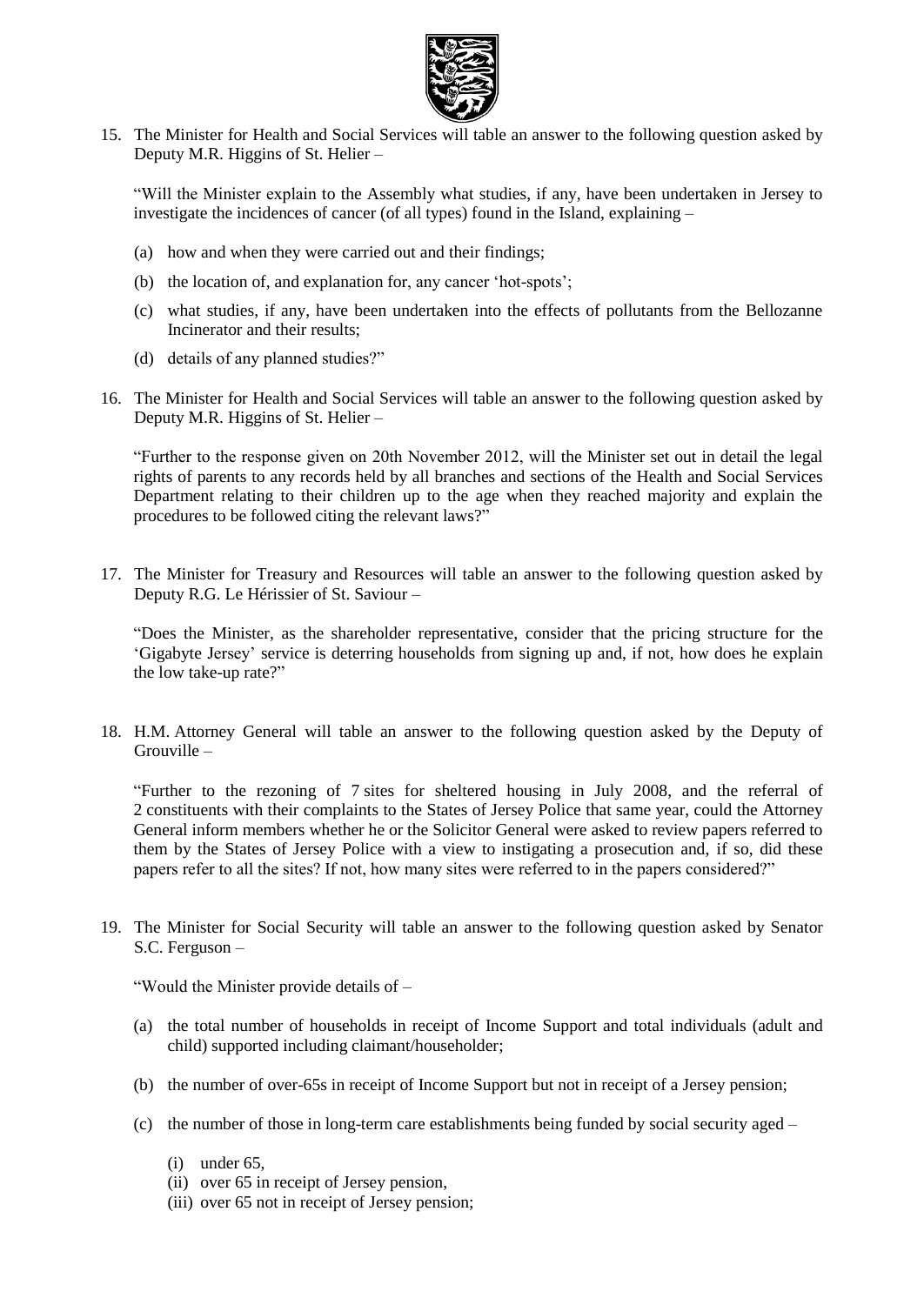

- (d) the number of persons in receipt of Income Support but not included in unemployed figures attending Highlands, Back to Work and other States initiatives by age band, nationality and length of residence (age bands are 16–18, 19–24, 25–34, 35–44, 45–54 and 55–65)"
- 20. The Minister for Health and Social Services will table an answer to the following question asked by Senator S.C. Ferguson –

"Given that the General Medical Council Guidelines for doctors working in mental health have been updated to take account of modern law and practices, will the Minister advise whether there are conflicts between them and the Mental Health (Jersey) Law 1969 and, if so, explain how these guidelines are then applied?"

21. The Chief Minister will table an answer to the following question asked by Deputy G.P. Southern of St. Helier –

"Has the Chief Minister examined the Action Aid (AA) report 'Sweet Nothings' on the structure of Associated British Foods (ABF) which avoids the payment of tax to the Zambian authorities through the widespread use of subsidiaries including some based in Jersey?

Does he accept that the structures outlined in this report and Jersey's involvement, constitute "aggressive tax avoidance" and, if so, will he condemn such activities?"

22. The Chief Minister will table an answer to the following question asked by Deputy G.P. Southern of St. Helier –

"Is the Chief Minister aware, as highlighted in the Action Aid report 'Sweet Nothings' on the structure of Associated British Foods, of the use of a 'Coöperatief' (a peculiar legal entity previously used mainly by Dutch farmers' cooperatives) by tax-planning accountants and lawyers since 2007 to market a raft of tax schemes using Dutch 'co-ops' solely as a conduit to avoid taxes on dividends, and, if so, does he agree that such methods should have no part to play in Jersey's financial services offering to global companies seeking to structure their tax liabilities?"

23. The Minister for Health and Social Services will table an answer to the following question asked by Deputy G.P. Southern of St. Helier –

Further to the response given by the Minister for Social Security on this issue on 15th January 2013 in which he stated that the Household Medical Account provision was part of the review of primary health care being carried out in conjunction with the Health and Social Services Department, will the Minister inform members whether she is aware of problems those on low incomes have in paying for G.P. consultations?

Will she further state what research she has commissioned or will commission to examine the extent of the problem?

Does she intend to bring forward proposals to deal with this issue –

- (a) in the long term as part of her review of health service provision; and
- (b) in the short term to ensure that access to G.P. services is affordable to all, and if so when will these proposals be lodged for debate?"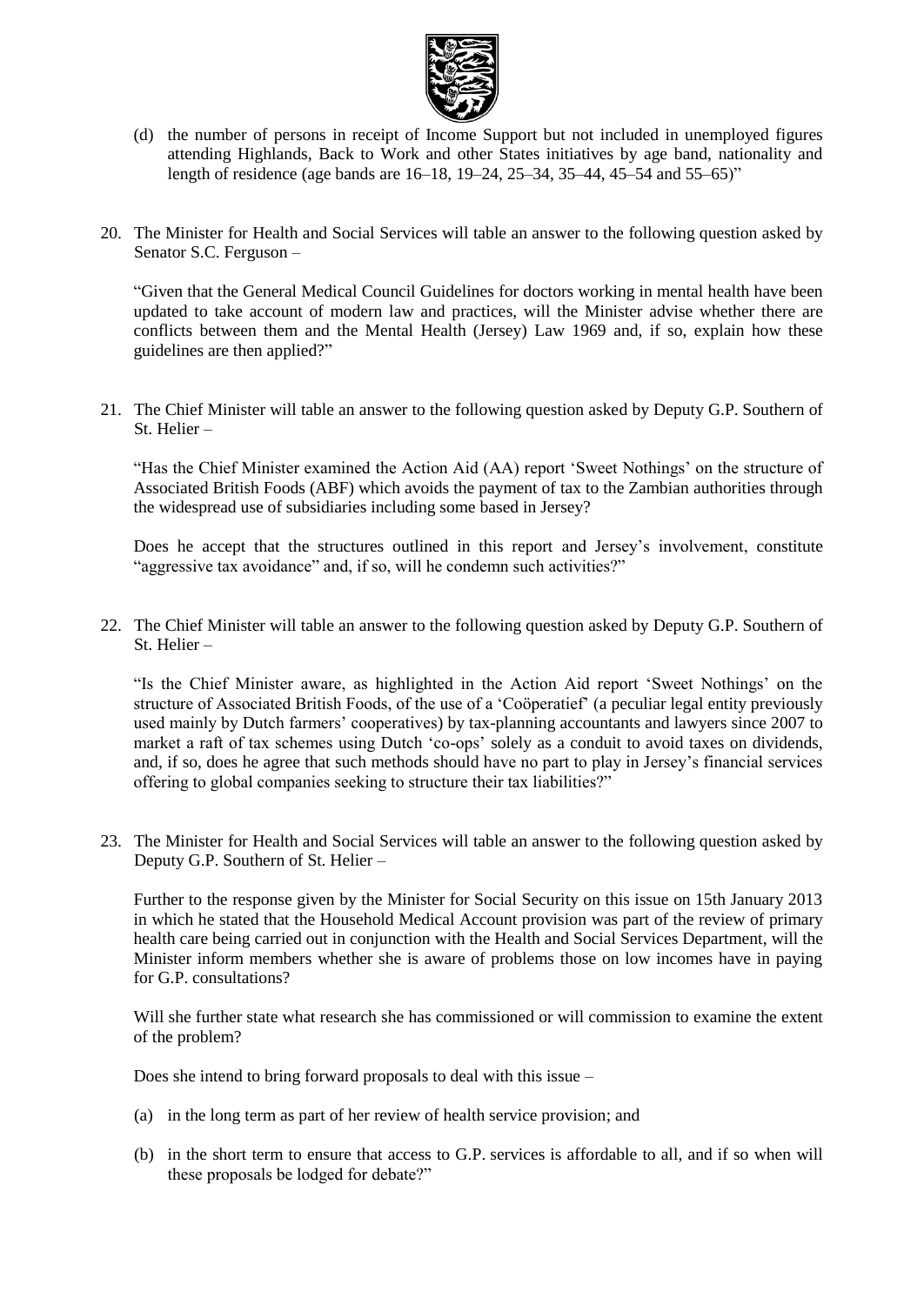

24. H.M. Attorney General will table an answer to the following question asked by Deputy T.M. Pitman of St. Helier –

"Given that the Electoral Commission had stated in its Final Report that its reform Option B to retain the Constables within a 42 Member Assembly would reduce the weight of the residents of St. Helier's vote significantly against individuals living in other parts of the Island, can H.M. Attorney General clarify at what point a States Member may petition the Privy Council on behalf of constituents in St. Helier and advise what process should be followed?"

25. The Minister for Home Affairs will table an answer to the following question asked by Deputy T.M. Pitman of St. Helier –

"Can the Minister inform members whether, in the early stages of the historic child abuse investigation, both a current States Member and an individual still employed by the States and himself facing a number of allegations relating to abuse, went to Haut de la Garenne and attempted to gain access past the Police cordon stating that they needed to collect/remove personal material?"

26. H.M. Attorney General will table an answer to the following question asked by Deputy T.M. Pitman of St. Helier –

"Will H.M. Attorney General outline the criteria for individual members of the public to request and be afforded financial assistance from public funds to pursue actions under the Data Protection (Jersey) Law 2005 relating to the Internet, and will he further indicate whether this criteria is written down and available for perusal and, if so, where?"

27. The Minister for Home Affairs will table an answer to the following question asked by Deputy T.M. Pitman of St. Helier –

"Does the Minister propose to introduce measures to bring Jersey into parity with the U.K. on issues that may be described as 'hate crimes'; and if not, why not?"

28. The Minister for Treasury and Resources will table an answer to the following question asked by Deputy T.M. Pitman of St. Helier –

"Can the Minister, as the shareholder representative, clarify whether or not Jersey and Guernsey pay the same rates with regard to importing electricity from France; what these rates are, and if they differ, why?"

29. The Minister for Transport and Technical Services will table an answer to the following question asked by Deputy G.C.L. Baudains of St. Clement –

"Would the Minister advise whether the landscaping at La Collette was contracted to a private company and, if so, to whom and at what cost and, given the failure of the screening trees, is he satisfied that this represented good value for money?

Would he further state, in the event contractors were used, whether there was any obligation in the terms of the contract to ensure the work was completed to a satisfactory standard?"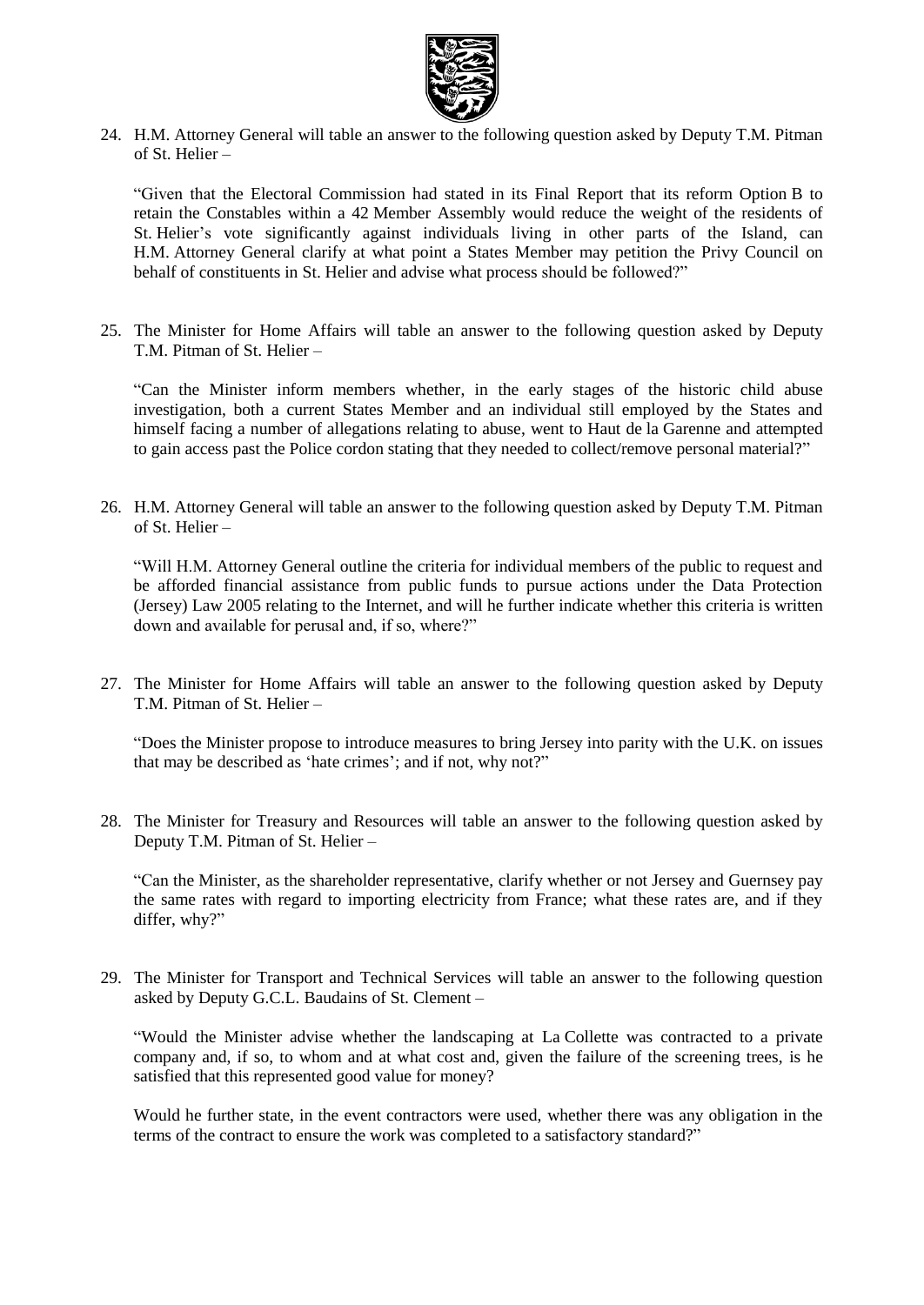

30. The Chief Minister will table an answer to the following question asked by Deputy M. Tadier of St. Brelade –

"Can the Chief Minister advise whether in 2003/2004, the Treasury withdrew £2.8 million away from the Nurses' pay parity agreement and if so, will he give a full explanation as to why?

Does the Chief Minister consider that a satisfactory outcome will be achieved with regard to the current disputes with the Jersey Nursing Association and its related Union Members without this money being put back into a parity agreement?"

31. The Minister for Economic Development will table an answer to the following question asked by Deputy R.G. Le Hérissier of St. Saviour –

"Will the Minister state the number of individual workers who can enter the Jersey workforce on the basis of previously granted "bulk licences" and identify their distribution across different sectors of the economy?

Would he consider revoking these licences given the dramatically different economic situation?"

32. The Minister for Social Security will table an answer to the following question asked by Deputy G.P. Southern of St. Helier –

"Will the Minister inform members on what basis entitlement to Income Support for those who are unemployed would be removed or delayed?

Will he also inform members of the powers he already has to withdraw components of Income Support from recipients?

Will he further inform members on what criteria such decisions will be made and by whom?

Will he also state what provisions he will put in place to allow those whose benefit is withdrawn to have access to an independent appeal body in order to make decisions human rights compliant?"

33. The Minister for Treasury and Resources will table an answer to the following question asked by Deputy R.G. Le Hérissier of St. Saviour –

"Can the Minister, as the shareholder representative, confirm whether the connection targets announced at the start of the Gigabyte Jersey project still stand and, if not, what revisions have occurred?"

34. The Minister for Economic Development will table an answer to the following question asked by Deputy G.P. Southern of St. Helier –

"In the light of the complaint made by a number of non-Government organisations to the Organisation for Economic Co-operation and Development against Swiss-based Glencore International AG and Canadian mining company First Quantum Minerals for violation of the Organisation for Economic Co-operation and Development guidelines for multi-national enterprises, is the Minister content to encourage more companies in the extractive sector to register in Jersey?"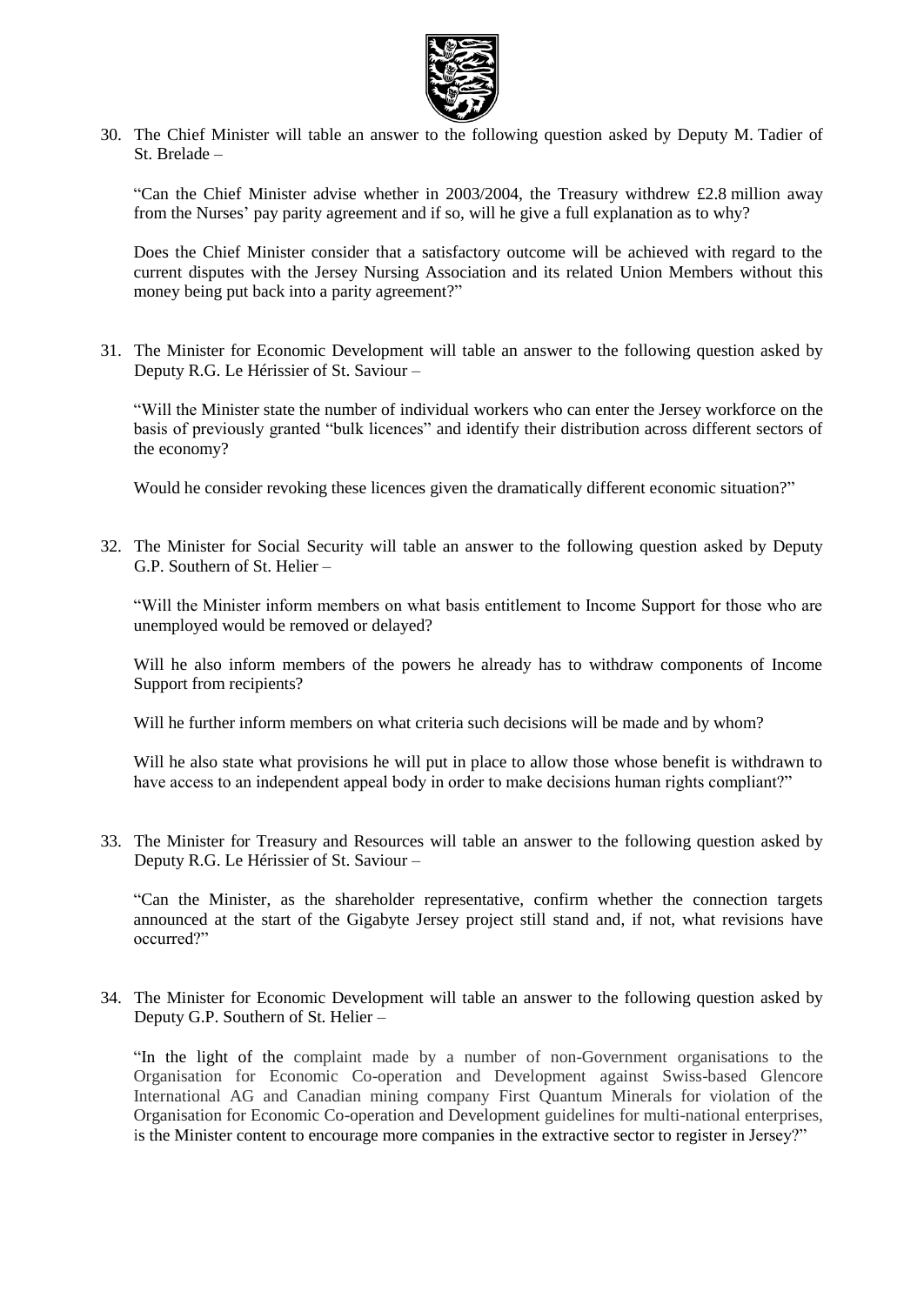

35. The Chairman of the Environment Scrutiny Panel will table an answer to the following question asked by Deputy G.C.L. Baudains of St. Clement –

"Would the Chairman advise, with regard to any review of planning process his Panel may be undertaking, whether a comprehensive review of Building Control Regulations will be included, as well as whether tensions between that and historic requirements can be improved?

Would the Chairman advise whether such a review will be undertaken and, if so, when it is likely to be completed?"

36. The Minister for Transport and Technical Services will table an answer to the following question asked by Deputy G.C.L. Baudains of St. Clement –

"Will the Minister advise Members what progress, if any, has been made in bring forward legislation relating to causing death by careless driving and when he anticipates lodging the matter for debate?"